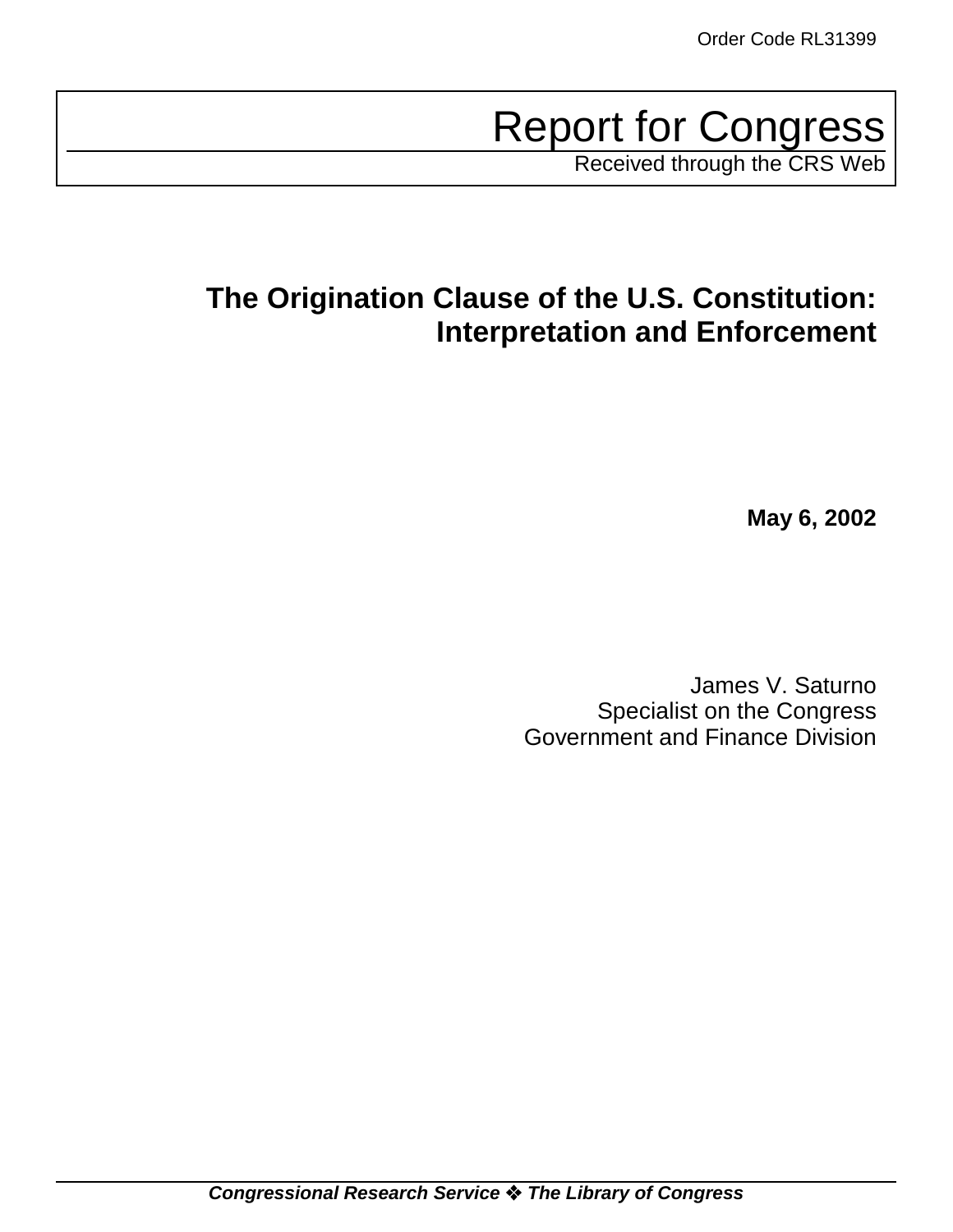# The Origination Clause of the U.S. Constitution: Interpretation and Enforcement

## **Summary**

Article I, Section 7, clause 1 of the U.S. Constitution is known as the origination clause because it provides that "All Bills for raising Revenue shall originate in the House of Representatives." The meaning and application of this clause has evolved through practice and precedent since the Constitution was drafted.

The Constitution does not provide specific guidelines as to what constitutes a "bill for raising revenue." This report analyzes congressional and court precedents regarding what constitutes such a bill. The precedents and practices of the House apply a broad standard and construe the House's prerogatives broadly to include any "meaningful revenue proposal." This standard is based on whether the measure in question has revenue-affecting potential, and not simply whether it would raise or lower revenues directly. As a result, the House includes within the definition of revenue legislation not only direct changes in the tax code, but also any fees paid to the government that are not payments for a specific service, and any change in import restrictions, because of the potential impact on tariff revenues. The precedents of the Senate reflect a similar understanding. The Supreme Court has occasionally ruled on origination clause matters, adopting a definition of revenue bills that is based on two central principles that tend to narrow its application to fewer classes of legislation than the House: (1) raising money must be the primary purpose of the measure, rather than an incidental effect; and (2) the resulting funds must be for the expenses or obligations of the government generally, rather than a single, specific purpose.

Second, this report describes the various ways in which the origination clause has been enforced. Given the fact that originating revenue measures is the House's prerogative, it falls to the House to enforce this provision of the Constitution most frequently. The House's primary method for enforcement is through a process known as "blue-slipping." Blue-slipping is the term applied to the act of returning to the Senate a measure that the House has determined violates its prerogatives. This is done by voting on a privileged resolution. Less typically, the House may choose to enforce its prerogative by taking no action on the disputed Senate measure, or referring it to committee. The Senate may also address whether a measure contravenes the origination clause. As with any question of constitutionality, it may be submitted directly to the Senate for its determination. Such a question would be debatable and decided by majority vote. The Supreme Court has a role in enforcing the origination clause as well, as it would in any question of constitutionality.

Finally, this report looks at the application of the origination clause to other types of legislation. It examines precedents concerning public debt legislation, as well as the unanswered question of whether the origination clause grants the House the exclusive prerogative to originate bills to appropriate money, as well as to raise revenues.

This report will be updated to reflect any changes in practice.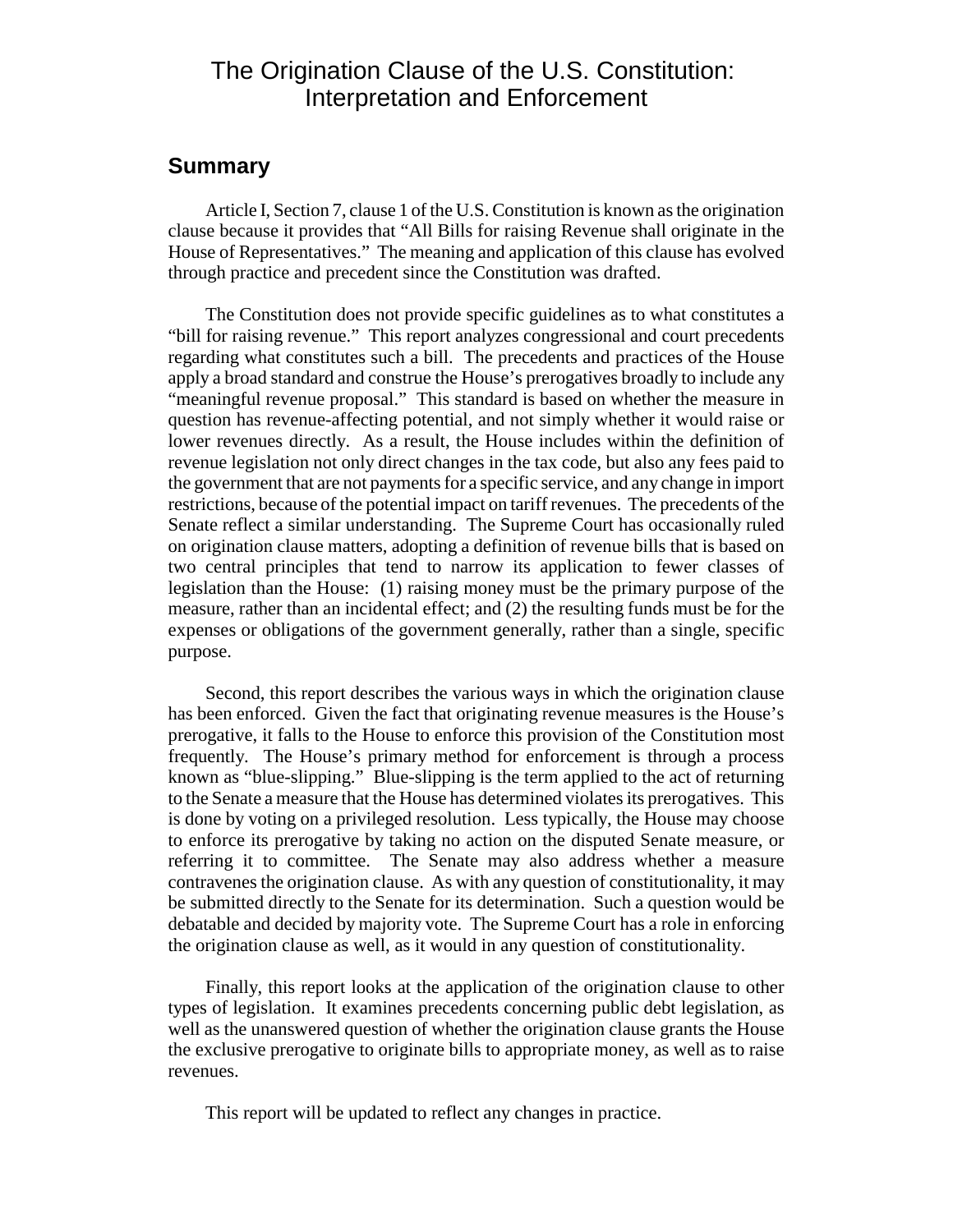# **Contents**

| The Constitutional Convention and the                                                                                   |
|-------------------------------------------------------------------------------------------------------------------------|
| The House $\dots \dots \dots \dots \dots \dots \dots \dots \dots \dots \dots \dots \dots \dots \dots \dots \dots \dots$ |
|                                                                                                                         |
|                                                                                                                         |
|                                                                                                                         |
|                                                                                                                         |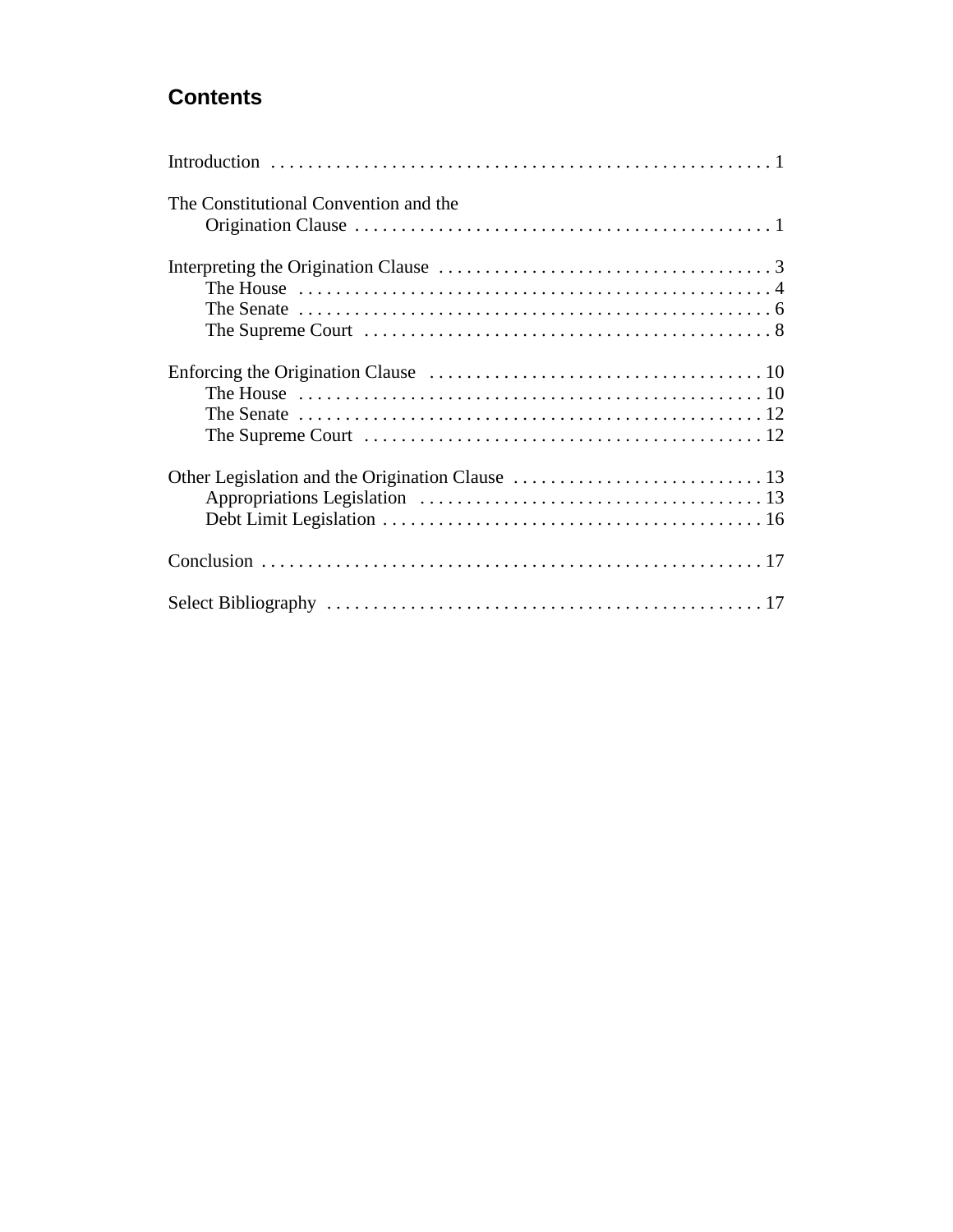# The Origination Clause of the U.S. Constitution: Interpretation and **Enforcement**

# **Introduction**

Article I, Section 7, clause 1 of the U.S. Constitution, is known generally as the "Origination Clause" because it requires that:

All Bills for raising Revenue shall originate in the House of Representatives; but the Senate may propose or concur with amendments as on other Bills.

As generally understood in both the House and Senate, this clause carries two kinds of prohibitions. First, the Senate may not originate any measure that includes a provision for raising revenue, and second, the Senate may not propose any amendment that would raise revenue to a non-revenue measure. The Senate, however, may generally amend a House-originated revenue measure as it sees fit. These prohibitions can be enforced in either the House or the Senate, and there are ample precedents for both.

As with many provisions of the Constitution, the precise meaning and application of these few words has been refined through practice and precedent since it was first ratified. This report examines the historical record with regard to the origins of the clause, and analyzes its evolution, describing congressional and court precedents, to provide a summary of how the clause is currently understood. This report also examines the various procedures by which disputes concerning the origination clause have been resolved.

# **The Constitutional Convention and the Origination Clause**

Among the most significant issues debated at the constitutional convention in Philadelphia were those relating to the respective roles for the proposed House of Representatives and Senate. Vesting the authority to originate revenue measures in the House exclusively was one aspect of the compromise whereby delegates from small and large States agreed in principle to a bicameral Congress. What role each chamber would play, and what authority each would exercise, was not easily arrived at. In particular, how authority would be assigned with regard to legislation concerning money was one of the more salient aspects of that debate.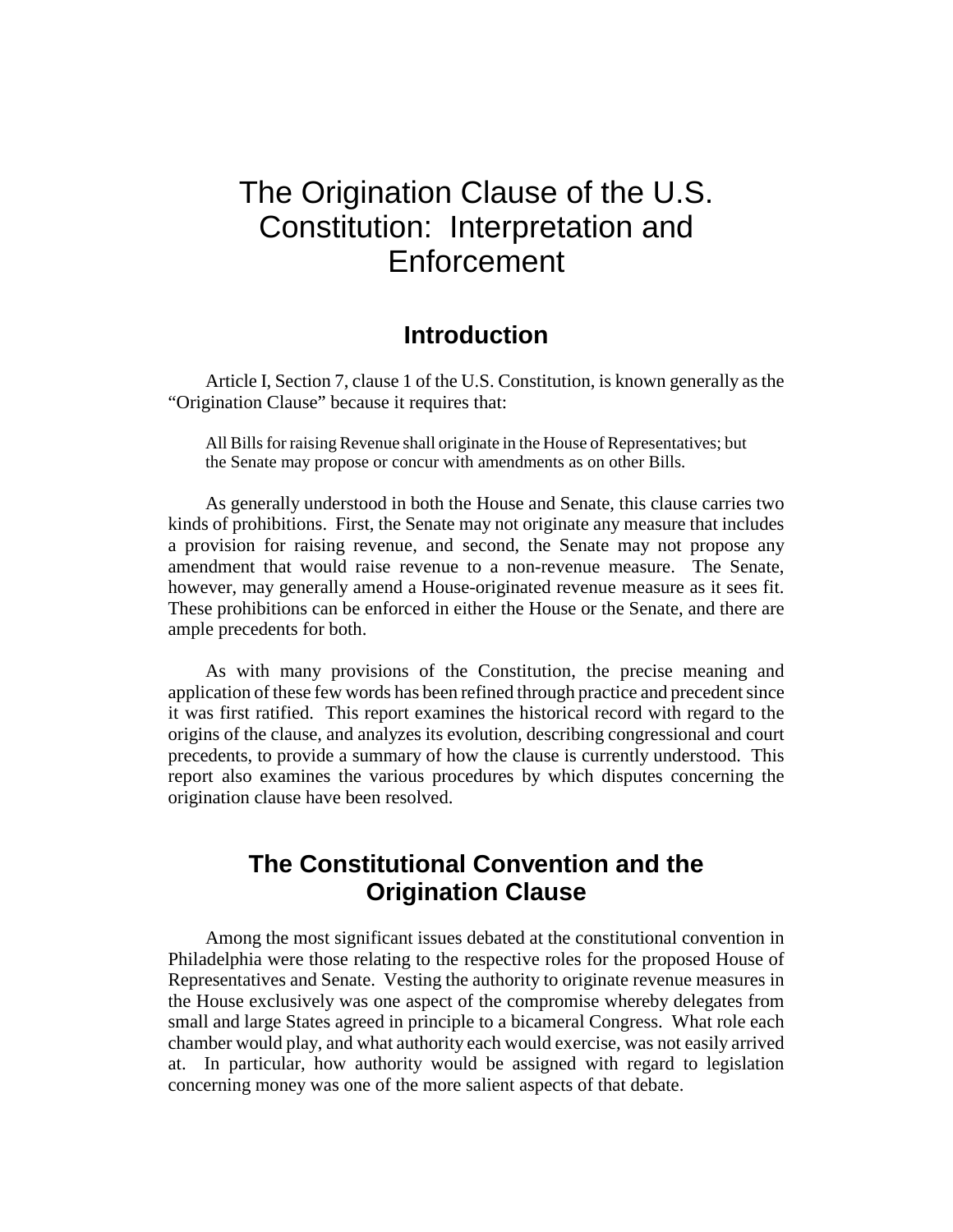The idea that some or all money bills should originate in the popularly elected chamber of the legislature was a product of British and colonial experience, an experience that had been rekindled when the newly independent states adopted new constitutions in 1776 or shortly thereafter.<sup>1</sup> A number of delegates to the Philadelphia Convention felt strongly that, for the federal government, the power to originate money bills should also reside solely in the House of Representatives, because it, unlike the Senate, would be directly elected by people. $2$  In the words of Elbridge Gerry, a delegate to the convention from Massachusetts:

Taxation and representation are strongly associated in the minds of the people, and they will not agree that any but their immediate representatives shall meddle with their purses.<sup>3</sup>

As first proposed by Gerry on June 13, 1787, the convention rejected, 3-8, a proposal to add language providing that "money bills ... shall originate in the first branch of the national legislature."<sup>4</sup> The issue was addressed again by the Compromise Committee on Representation, chaired by Gerry, on July 3. The committee's report recommended that:

[A]ll Bills for raising or appropriating money and for fixing the salaries of the Officers of the Government of the United States, shall originate in the first Branch of the Legislature, and shall not be altered or amended by the second Branch–and that no money shall be drawn from the public Treasury but in pursuance of appropriations to be originated by the first Branch.<sup>5</sup>

This proposal was paired by the committee with one providing that "in the second Branch of the Legislature each State shall have an equal Vote."6 This time the convention voted, 5-3, to retain the restriction.<sup>7</sup> On August 8, the question was raised again on the grounds that the provision unnecessarily restricted the legislative role of the Senate. Although George Mason of Virginia feared that striking the provision

<sup>&</sup>lt;sup>1</sup> J. Michael Medina, "The Origination Clause in the American Constitution: A Comparative Survey," *Tulsa Law Journal*, vol. 23, winter 1987, p. 168, fn 13. According to John Dickinson, a delegate to the constitutional convention from Delaware, in 1787 eight of the states had some form of origination clause in their constitution. Quoted in Max Farrand, ed., *The Records of the Federal Convention of 1787*, revised edition in four volumes [hereafter cited as Farrand], vol. II (New Haven: Yale University Press, 1937), p. 278.

 $2$ The Members of the Senate were elected by the various state legislatures until ratification of the 17<sup>th</sup> Amendment in 1913.

 $3$  Farrand, vol. II, p. 275.

<sup>4</sup> Farrand, vol. I, p. 224. Voting at the Philadelphia Convention was by state, with each state's delegation having one vote. If a state's delegation was evenly divided, that state's vote wasn't counted in the tally. In cases where fewer than six states voted on the winning side, the convention would sometimes vote to affirm the result.

 $<sup>5</sup>$  Ibid., p. 524.</sup>

 $6$  Ibid.

 $<sup>7</sup>$  Ibid., p. 547.</sup>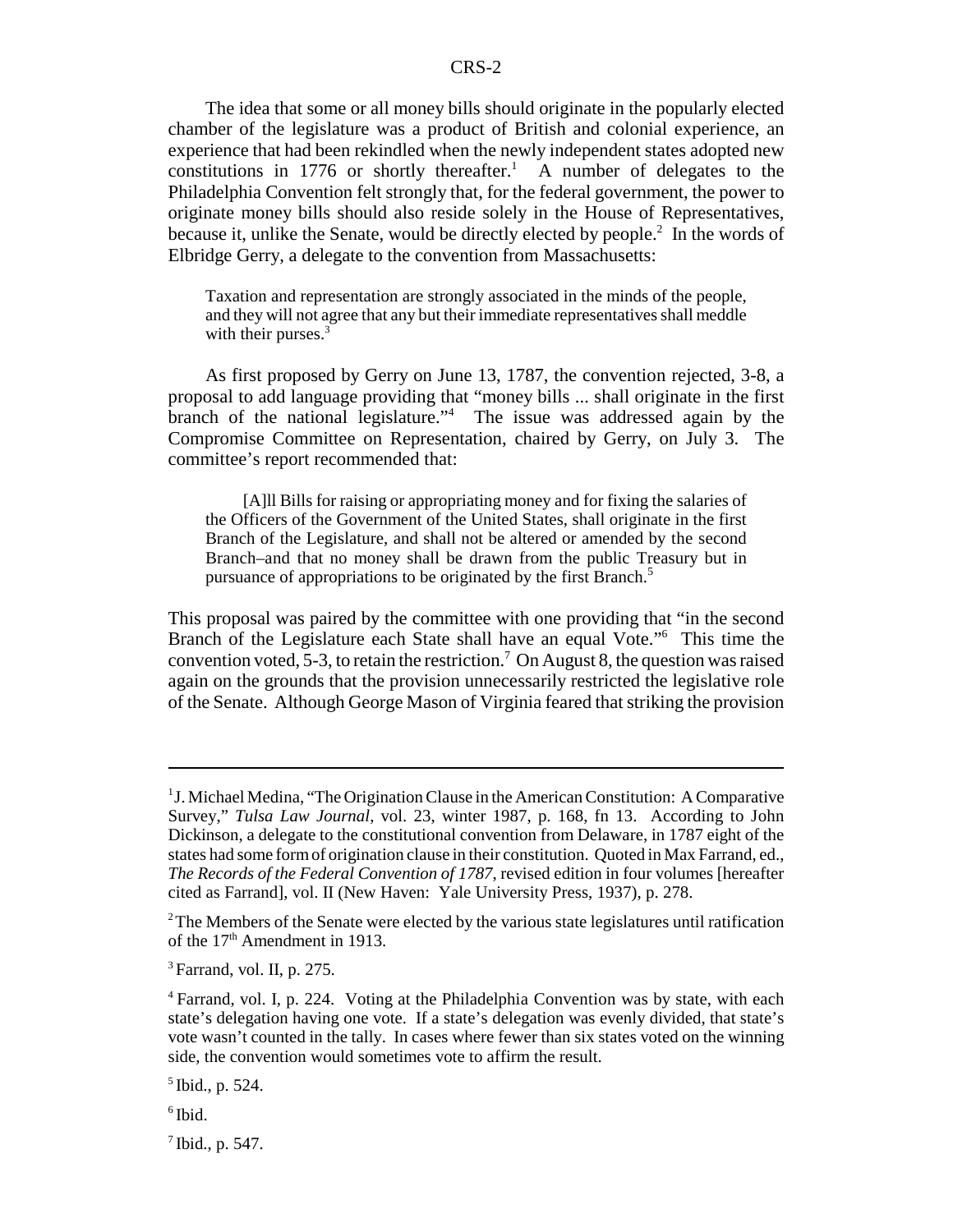could "unhinge the compromise of which it made a part," the convention voted, 7-4, to strike it. $8$ 

Edmund Randolph of Virginia subsequently suggested that the problem of the earlier language was that it could be interpreted so broadly that it could apply to legislation that only incidently raised money, and proposed modifying it.<sup>9</sup> His proposal made the language more specific regarding what legislation the Senate might originate, prohibiting only "bills for raising money for the purpose of revenue or for appropriating the same." However, the same proposal also included language to restrict the Senate's role in considering such legislation by providing that it could not be "amended or altered by the Senate as to increase or diminish the sum to be raised, or change the mode of levying it, or the object of its appropriation."<sup>10</sup> Randolph's arguments invoked the clause's part in the compromise which had given the smaller States equal representation in the Senate, and called on them to support the proposal. On August 11, he successfully moved that the convention to reconsider the question, but on August 13 the new language was rejected,  $4-7$ .<sup>11</sup>

On August 15, Caleb Strong of Massachusetts again raised the question of the original Gerry language, this time altered to allow the Senate to "propose or concur with amendments as in other cases." The convention postponed deciding the question that day,<sup>12</sup> and again on September  $5^{13}$  Finally, on September 8, the language of Strong's proposal was revised, and the origination clause was adopted by the convention, 9-2, in the form that was later ratified.<sup>14</sup>

# **Interpreting the Origination Clause**

Although the application of the origination clause was discussed at the Philadelphia convention, the Constitution does not provide specific guidelines as to what constitutes a bill for raising revenue. The meaning of a "Bill for raising Revenue" is therefore a question of interpretation. As a result, Congress and federal courts both have played roles in establishing the precedents that guide interpretation and application of the origination clause.

- <sup>12</sup> Ibid., p. 298.
- $13$  Ibid., p. 510.
- $14$  Ibid., p. 552.

<sup>8</sup> Farrand, vol. II, pp. 224-225.

 $<sup>9</sup>$  Ibid. p. 263.</sup>

 $10$  Ibid., p. 273.

 $11$  Ibid., p. 280.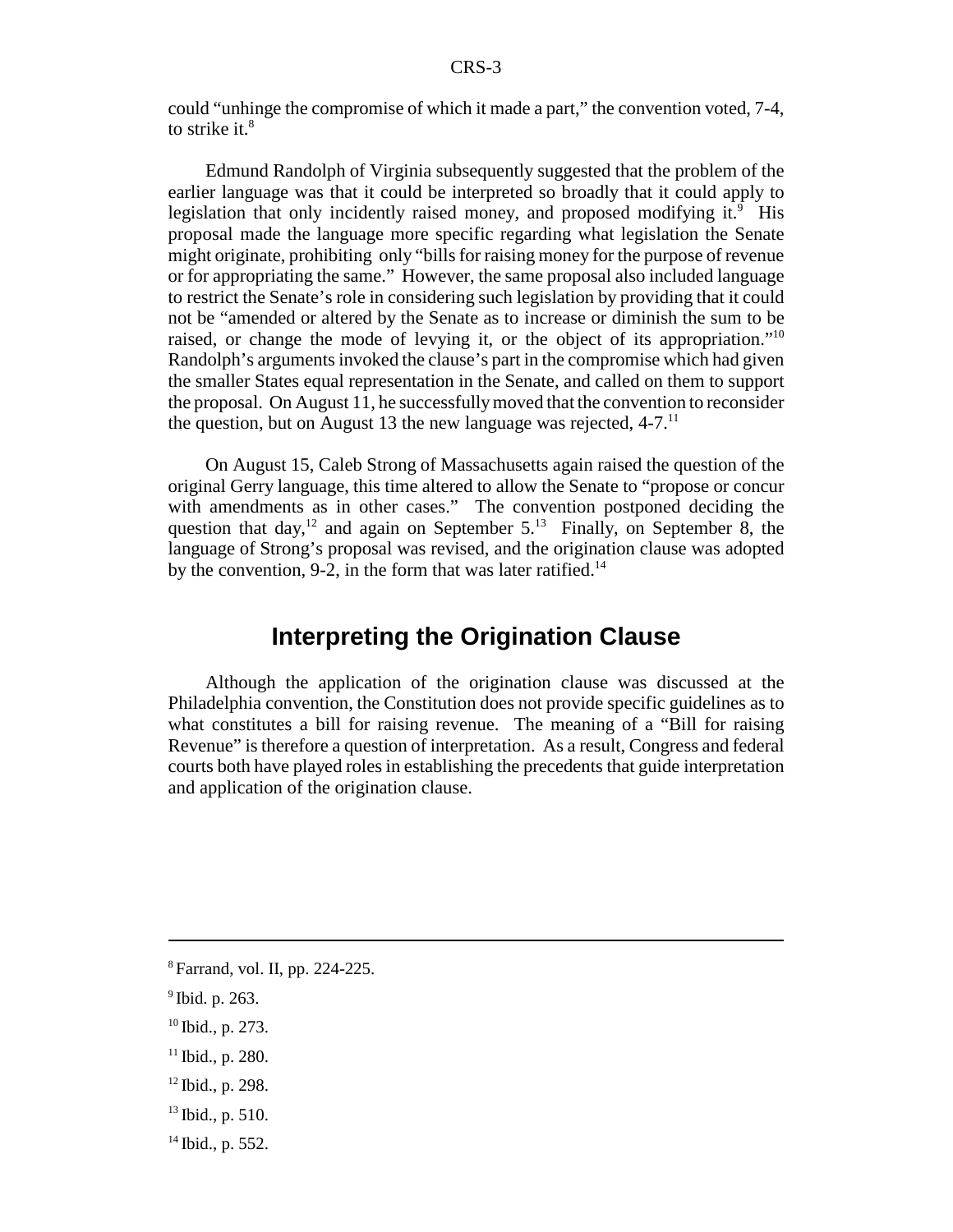#### **The House**

As it is the House that is most frequently called upon to enforce the origination clause, its precedents have played a primary role in defining what makes a bill for raising revenue.<sup>15</sup>

The rules and practices of the House use the concept of "revenue" in two separate, but related, procedures. First, in connection with enforcing House prerogatives under the origination clause when considering a resolution to return a bill to the Senate (a "blue-slip resolution"), and second, when enforcing within the House the exclusive jurisdiction of the House Committee on Ways and Means over all measures "carrying a tax or tariff."16 The connection between the two uses is made explicit when, at the beginning of each Congress, the Speaker of the House enunciates certain policies with respect to several aspects of the legislative process. One of these policies concerns "guidance concerning the referral of bills, to assist committees in staying within their appropriate jurisdictions ... and to protect the constitutional prerogative of the House to originate revenue bills."17

In both instances the House applies a broad standard, based on whether the measure in question has revenue-affecting potential, and not simply whether it would raise or lower revenues directly. For example, any change in import restrictions may be regarded by the House as falling within the purview of the origination clause, because it could have an impact on tariff revenues. In 1992, the House returned to the Senate a bill  $(S. 884, 102<sup>nd</sup> Congress)$  to require the President to impose economic sanctions, including a ban on certain imports, against countries which fail to

 $<sup>15</sup>$  House precedents concerning the origination clause may be found in: Asher C. Hinds,</sup> *Hinds' Precedents of the House of Representatives of the United States including references to provisions of the Constitution, the laws, and decisions of the United States Senate* [hereafter cited as *Hinds' Precedents*], vol. II, chap. XLVII (Washington: GPO, 1907); Clarence Cannon, *Cannon's Precedents of the House of Representatives of the United States including references to provisions of the Constitution, the laws, and Decisions of the United States Senate* [hereafter cited as *Cannon's Precedents*], vol. VI, chap. CLXXX (Washington: GPO, 1935); and Lewis Deschler, *Deschler's Precedents of the United States House of Representatives including references to provisions of the Constitution and laws, and to decisions of the courts* [hereafter cited as *Deschler's Precedents*] vol. 3, chap. 13, part C (Washington: GPO, 1977). In addition, House actions to return Senate bills containing revenue provisions for the  $97<sup>th</sup>$ -106<sup>th</sup> Congresses may be found in: U.S. Congress, House Committee on Ways and Means, *Report on the Legislative and Oversight Activities of the Committee on Ways and Means During the 106<sup>th</sup> Congress, 106<sup>th</sup> Cong., 2<sup>nd</sup>* sess., H.Rept. 106-1036 (Washington: GPO, 2001) pp. 100-105.

<sup>&</sup>lt;sup>16</sup> House Rule XXI, clause  $5(a)$ .

<sup>&</sup>lt;sup>17</sup> This policy is articulated in "Policies of the Chair," *Congressional Record*, vol. 137, Jan. 3, 1991, p. 66. The Speaker's announcements at the beginning of the  $107<sup>th</sup>$  Congress stated that this policy would continue to govern, but that it need not be reiterated, as it is "adequately documented as precedent." "Policies of the Chair," *Congressional Record*, daily edition, vol. 147, Jan. 3, 2001, p. H21.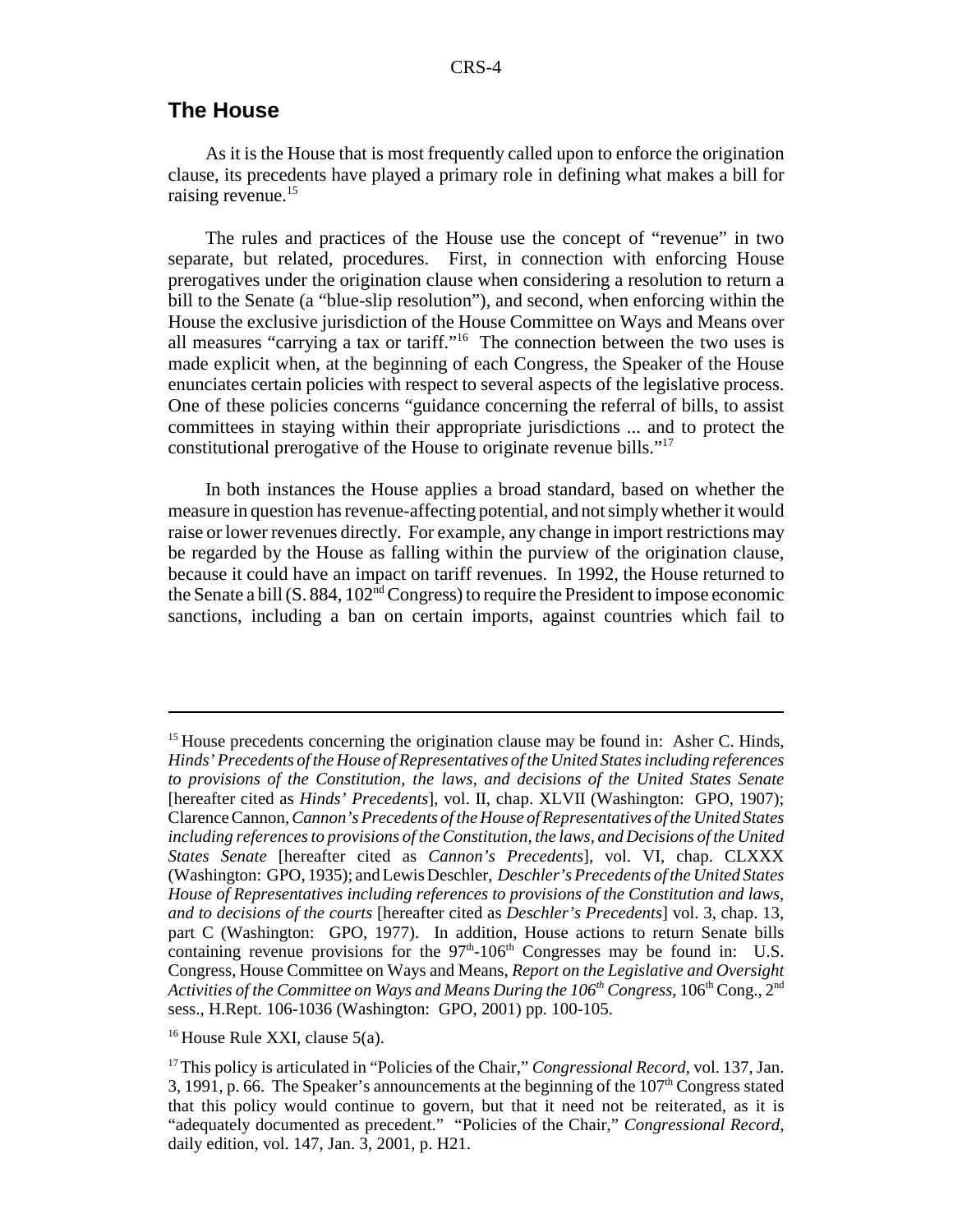eliminate large-scale driftnet fishing.<sup>18</sup> In 1999, the House returned to the Senate a bill  $(S. 254, 105<sup>th</sup> Congress)$  effectively banning the import of certain assault weapon attachments.<sup>19</sup>

House precedent, as articulated by the policy of recent Speakers of the House, construes the chamber's prerogatives broadly to include "any meaningful revenue proposal," but may also include other types of receipts which may not fall strictly within a technical definition of revenues. This interpretation is framed by the Speaker in terms of House committee jurisdictions and referrals, but it also informs the House's understanding of what constitutes non-revenue receipts that are not subject to the origination clause. While the House rules grant exclusive jurisdiction over revenues to the Ways and Means Committee, they also allow for various other standing committees of the House to consider legislation concerning non-revenue receipts, such as:

user, regulatory and other fees, charges, and assessments levied on a class directly availing itself of, or directly subject to, a governmental service, program, or activity, but not on the general public, as measures to be utilized solely to support, subject to annual appropriations, the service, program, or activity ... for which such fees, charges, and assessments are established and collected and not to finance the costs of Government generally. The fee must be paid by a class benefitting from the service, program or activity, or being regulated by the agency; in short, there must be a reasonable connection between the payors and the agency or function receiving the fee.<sup>20</sup>

One example of the distinction between revenue and non-revenue receipts having an impact on the House's interpretation of the origination clause is the case of S.  $104$  ( $105<sup>th</sup>$  Congress). This legislation would have repealed one fee and replaced it with another. It was the repeal of the original fee, but not Senate origination of a new fee, that triggered House action. The new fee was to be limited to the amount appropriated to cover the cost of nuclear waste disposal. Due to the fact that the new fee was tied to the actual cost of the activity, and was to be borne by the entities directly involved, the House did not question the Senate's authority to originate it. The proceeds from the original fee, however, were uncapped, and fees collected in excess of the associated costs were deposited in the general fund in the Treasury and used to finance the federal government generally. Repeal of the original fee was determined by the House to have a direct impact on revenues, and therefore subject to the origination clause, resulting in the measure being blueslipped. $21$ 

<sup>&</sup>lt;sup>18</sup> "Privileges of the House–Returning to the Senate S. 884, Driftnet Moratorium Enforcement Act of 1991" *Congressional Record*, vol. 138, Feb. 25, 1992, p. 3377.

<sup>&</sup>lt;sup>19</sup> "Privileges of the House–Returning to the Senate the Bill S. 254, Violent and Repeat Juvenile Offender Accountability and Rehabilitation Act of 1999" *Congressional Record*, daily edition, vol. 145, July 15, 1999, pp. H5677-H5680.

<sup>20 &</sup>quot;Policies of the Chair," *Congressional Record*, vol. 137, Jan. 3, 1991, p. 66.

 $21$  "Privileges of the House–Returning to the Senate the Bill S. 104, Nuclear Waste Policy Act of 1982" *Congressional Record*, daily edition, vol. 144, Mar. 5, 1998, pp. H878-H879.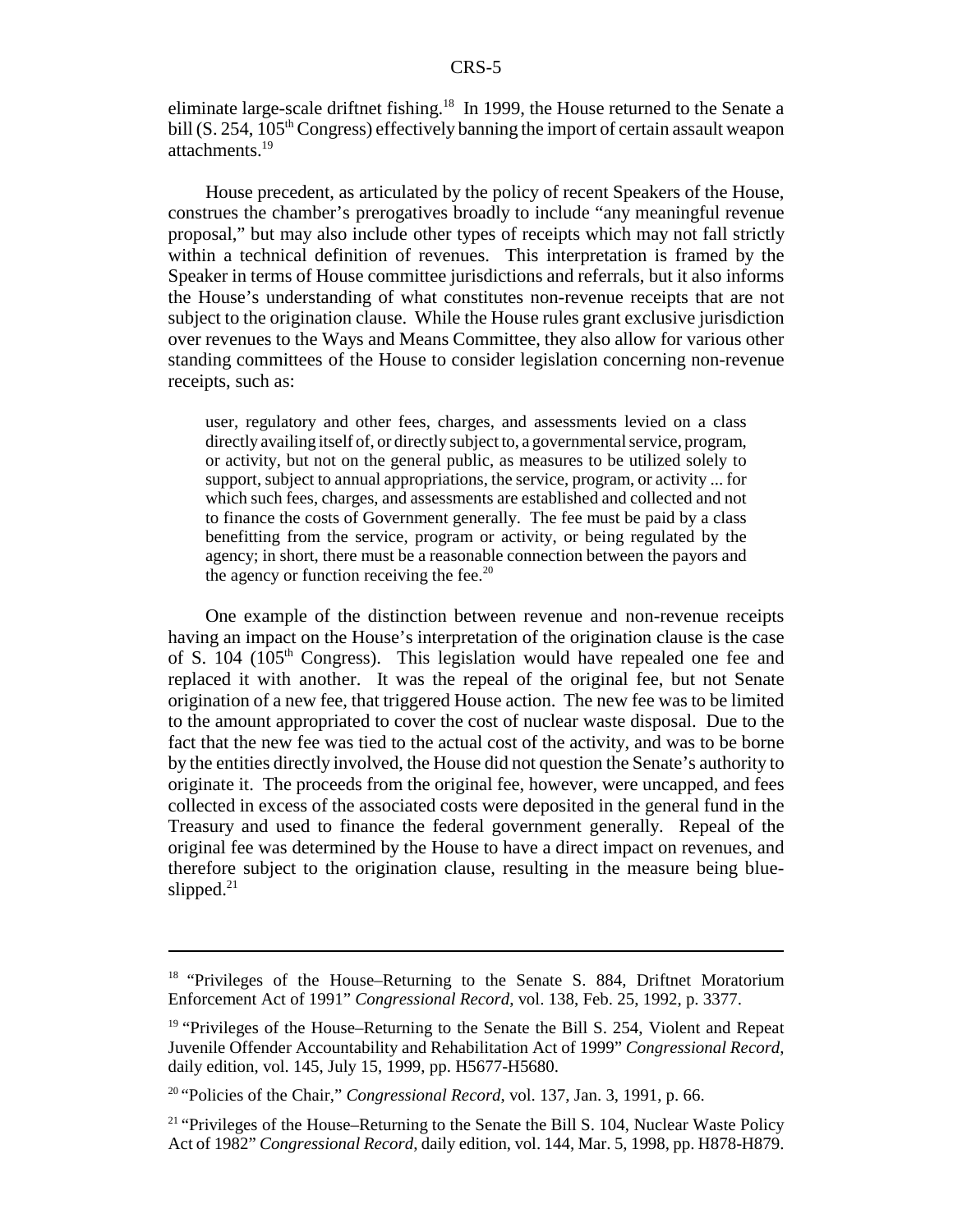Overall, House precedents indicate a wide spectrum of tax and tariff actions that have been excluded on the basis of the origination clause. In addition to the above, examples of measures that the House has returned to the Senate include the following: a concurrent resolution reinterpreting a definition in the tariff act of 1922;<sup>22</sup> bills providing for a bond issue;<sup>23</sup> amending the Silver Purchase Act;<sup>24</sup> exempting receipts from the operation of the Olympic Games from taxation; $^{25}$  and redetermining a sugar quota involving a combination of tariff duties and incentive payments.<sup>26</sup>

#### **The Senate**

Although the Senate's role in determining what constitutes a bill for raising revenues is less prominent than that of the House, its precedents have, nevertheless, also shaped the application of the origination clause. The Senate's practices have influenced the definition of revenues in two ways: (1) when the Senate rules certain measures out of order, and (2) when the Senate declines to take up certain measures absent a House-originated revenue bill. The primary impact of Senate practices, however, has been to underscore the House's interpretation of what constitutes revenue in a constitutional sense. Some examples of this include the following:

- ! The Senate has sustained a point of order against a bill that included revenues that would be paid into the general fund of the Treasury, rather than being set aside for a specific purpose; $27$
- The Senate has declined to sustain a point of order against a bill that included postal rates on the grounds that postal charges are not considered revenue, even though they would be deposited into the general fund, because the payments would be made in exchange for specific services; $^{28}$
- The Senate has refused to consider a bill concerning international commerce in oil and oil products on the grounds that import restrictions have a direct impact on tariff revenues.<sup>29</sup>

Although Article I, Section 7, provides that the Senate may propose or concur with amendments as on other bills, there have been occasions on which either the House or Senate has debated the question of how expansively the Senate's amending authority should be interpreted. Some of the earliest precedents show that in the  $19<sup>th</sup>$ 

<sup>22</sup>*Cannon's Precedents*, sec. 319.

<sup>23</sup>*Hinds' Precedents*, sec. 1494

<sup>24</sup>*Deschler's Precedents*, chap. 13, sec. 15.1.

<sup>25</sup>*Deschler's Precedents*, chap. 13, sec. 15.3.

<sup>26</sup>*Deschler's Precedents*, chap. 13, sec. 15.4.

<sup>27</sup>*Cannon's Precedents*, sec. 316.

<sup>28</sup>*Cannon's Precedents*, sec. 317.

<sup>29</sup>*Cannon's Precedents*, sec. 320.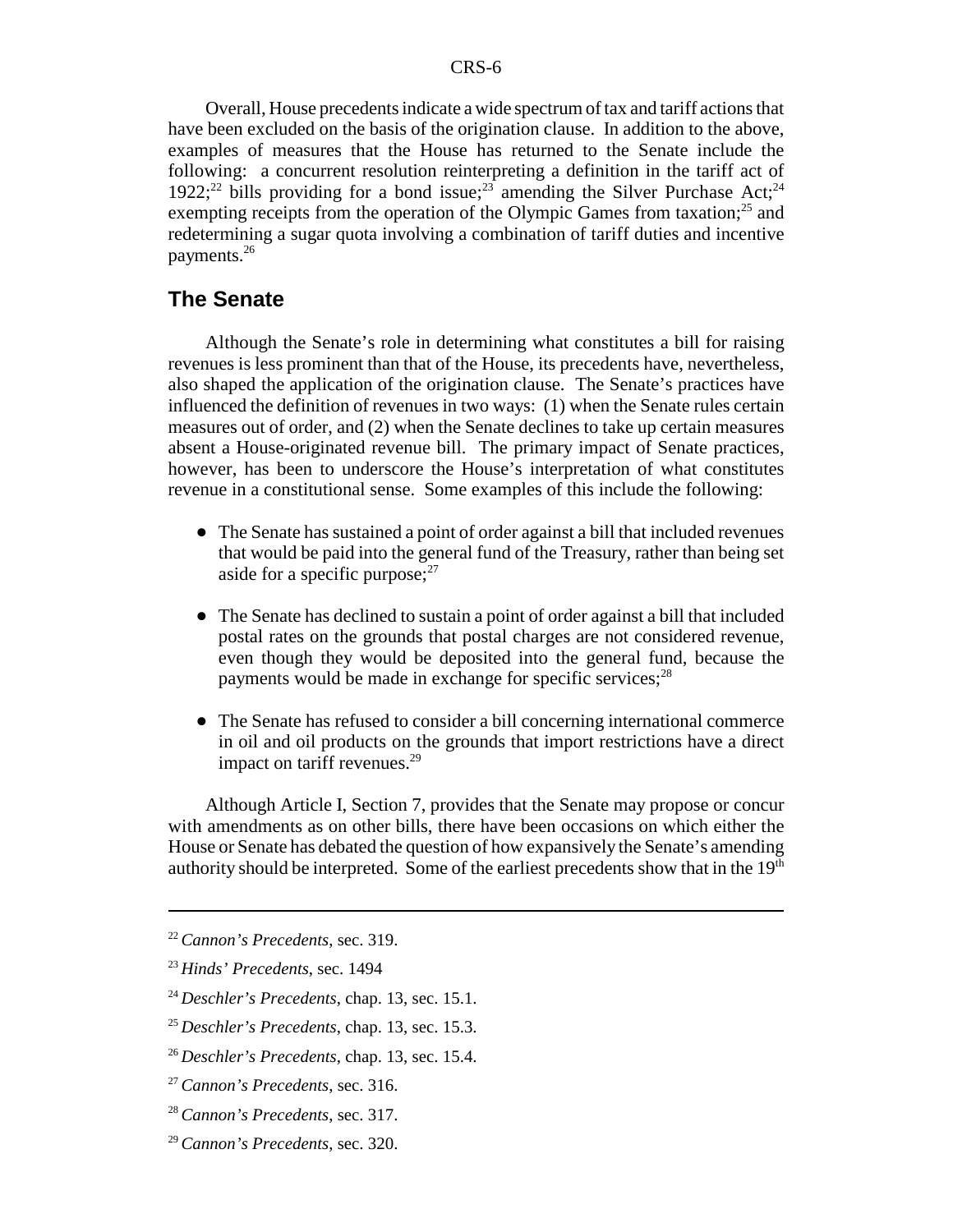century the House sometimes exhibited a fairly restrictive view of the Senate's authority to amend a revenue bill, and regarded the origination clause as limiting the Senate only to germane amendments. For example, in 1807, the House objected to consideration of Senate amendments to a tariff bill that went beyond the details of the bill,<sup>30</sup> and in 1872, the House tabled a Senate substitute to a House revenue bill when it sought to expand significantly the scope of the underlying measure. In the latter example, the House had passed H.R.  $1537 (42<sup>nd</sup> Congress)$  which repealed duties on coffee and tea, whereas the Senate amendment contained a general revision, of various laws imposing duties and internal taxes.<sup>31</sup> In the House, James A. Garfield, stated that:

I do not deny their [the Senate's] right to send back a bill of a thousand pages as an amendment to our two lines. But I do insist that their thousand pages must be on the subject matter of our bill. $32$ 

In reaction to the House, the Senate Committee on Privileges and Elections issued a report stating that:

it has been urged that to permit the Senate to ingraft, by way of amendment, a general tariff bill upon a bill of the House laying a duty on peanuts, is entirely to disregard the spirit of the clause of the Constitution before quoted. In reply it may be said, however, that any other construction of this constitutional provision would deny to the Senate the power to amend a House bill laying a duty on peanuts so as to lay a duty upon English walnuts; that is, would deny to the Senate the power of making to the bill anything more than mere formal amendments.<sup>33</sup>

The report, however, conceded that the Senate's amendment authority is not unlimited; that it cannot propose an amendment raising revenue to any Houseoriginated bill, only to a bill for raising revenue.<sup>34</sup>

More recent precedents exhibit no general restriction on the Senate's amendment authority, leaving the Senate free to propose any amendment allowed under Senate rules to House originated revenue measures. As currently understood, because the Senate has no rule requiring that amendments to revenue bills be germane, the constitutional provision allowing the Senate to "propose or concur with amendments as on other Bills" opens the door to Senate action on a wide range of possible alternatives. In this way, the Senate may "originate" specific tax provisions, even though it may not originate tax measures. In 1968, the House refused to hold that a Senate amendment to add a general surtax on income to a House-originated bill

<sup>30</sup>*Hinds' Precedents*, sec. 1481.

<sup>31</sup>*Hinds' Precedents*, sec. 1489.

 $32$  Congressional Globe,  $42<sup>nd</sup>$  Cong., 1<sup>st</sup> sess., April 2, 1872, p. 2107.

 $33$  S.Rept.146,  $42<sup>nd</sup>$  Cong.,  $2<sup>nd</sup>$  sess., discussed in *Hinds' Precedents*, sec. 1489.

 $34$  Ibid.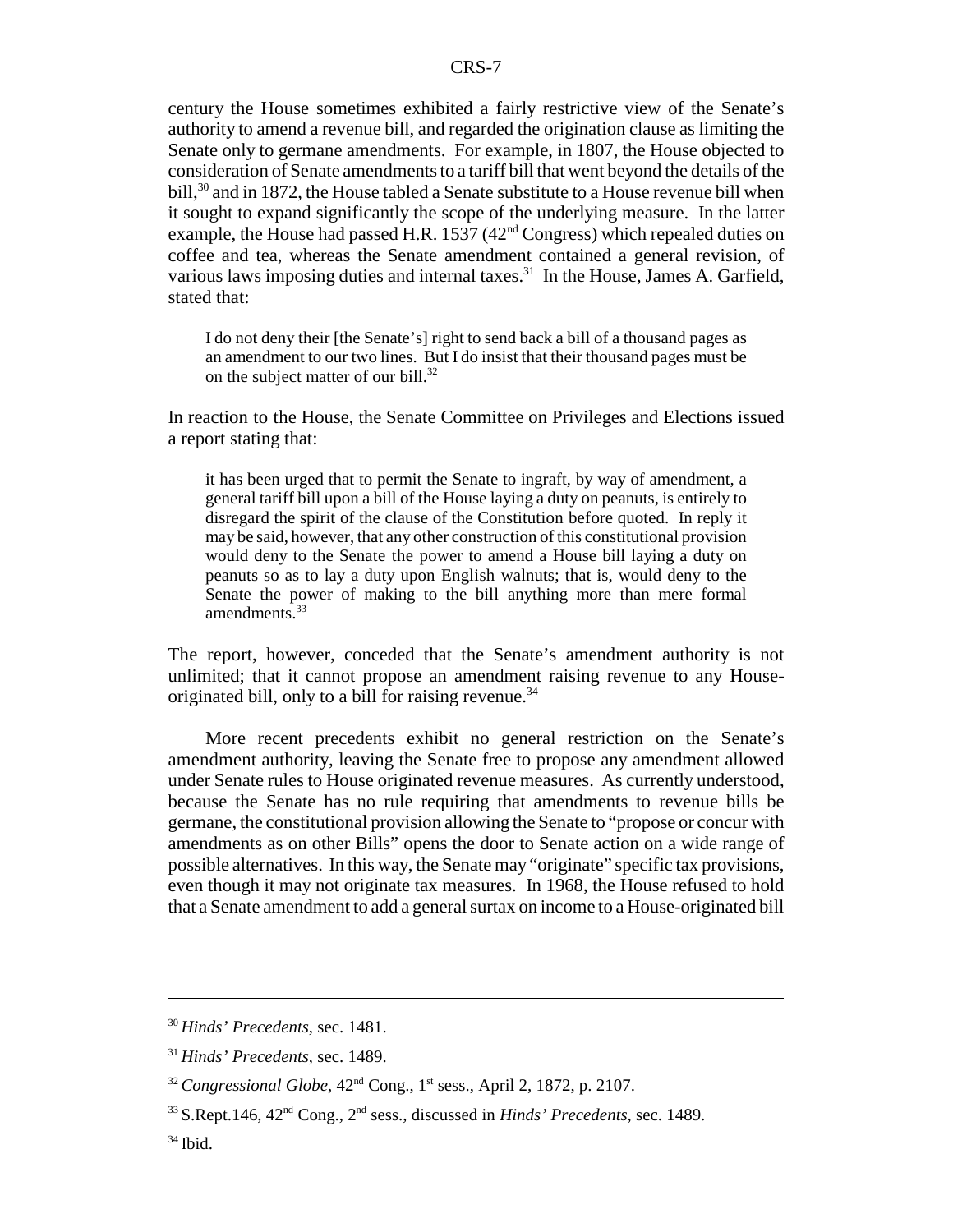concerning excise tax rates was a violation of the origination clause.<sup>35</sup> Another, illustration of the Senate's latitude is the Tax Equity and Fiscal Responsibility Act of 1982.<sup>36</sup> In this instance, the Senate took a House originated measure concerning tariffs that had passed the House in 1981 (H.R. 4961,  $97<sup>th</sup>$  Congress), and amended it to include major revenue increases.

#### **The Supreme Court**

The Supreme Court has established its own understanding of the phrase "a bill for raising revenues." In general, the Court's definition has had a somewhat narrower application than that used by the House. Some cases that the House has regarded as a violation of its prerogative might not fall within the Court's understanding of a violation of the origination clause. This may be because by the time the Court hears a dispute, the measure in question has been passed by the House and Senate and become law, and therefore carries a presumption of constitutionality. The Court has traditionally been reluctant to void a duly enacted law unless plainly in violation of the Constitution.

The Court's involvement in defining the meaning of the origination clause dates back at least to 1813 when Justice Story wrote that revenue laws are those:

made for the direct and avowed purpose for creating and securing revenue or public funds for the service of the government. No laws, whose collateral and indirect operation might possibly conduce to the public or fiscal wealth, are within the scope of the provision.<sup>37</sup>

Later, in his *Commentaries on the Constitution*, Story reiterated this position when he wrote that the meaning of the origination clause was:

confined to bills to levy taxes in the strict sense of the words, and has not been understood to extend to bills for other purposes, which may incidentally create revenue.38

<sup>35</sup>*Deschler's Precedents*, chap. 13, sec. 16.1.

<sup>36</sup> P.L. 97-248, 96 Stat. 324. This Act was the subject of several court challenges. In *Moore* v. *U.S. House of Representatives*, 733 F.2d 946 (D.C. Cir. 1984) *cert. denied*, 469 U.S. 1106 (1985) a District Court dismissal of the challenge by a Member of the House was upheld. In *Texas Ass'n of Concerned Taxpayers, Inc.* v. *U.S.*, 772 F.2d 163 (5th Cir. 1985), the Court of Appeals dismissed a challenge based on whether the Senate action was outside the range of amendments permitted under the origination clause as nonjusticiable. For a detailed discussion of this example see: John L. Hoffer, Jr., "The Origination Clause and Tax Legislation," *Boston University Journal of Tax Law*, vol. 2, May 1984, pp. 1-22, and Thomas L. Jipping, "TEFRA and the Origination Clause: Taking the Oath Seriously," *Buffalo Law Review*, vol. 35, spring 1986, pp. 633-692.

<sup>37</sup>*United States* v. *Mayo*, 26 Fed. Cas. 1230, 1231 (C. C. Mass. 1813)(No. 15,755).

<sup>38</sup> Joseph Story, *Commentaries on the Constitution* (Boston: Hilliard, Gray & Co.,1833; reprint edition Littleton, CO: Fred B. Rothman & Co., 1991) vol. 2, chap. XIII, sec. 877, p. 343.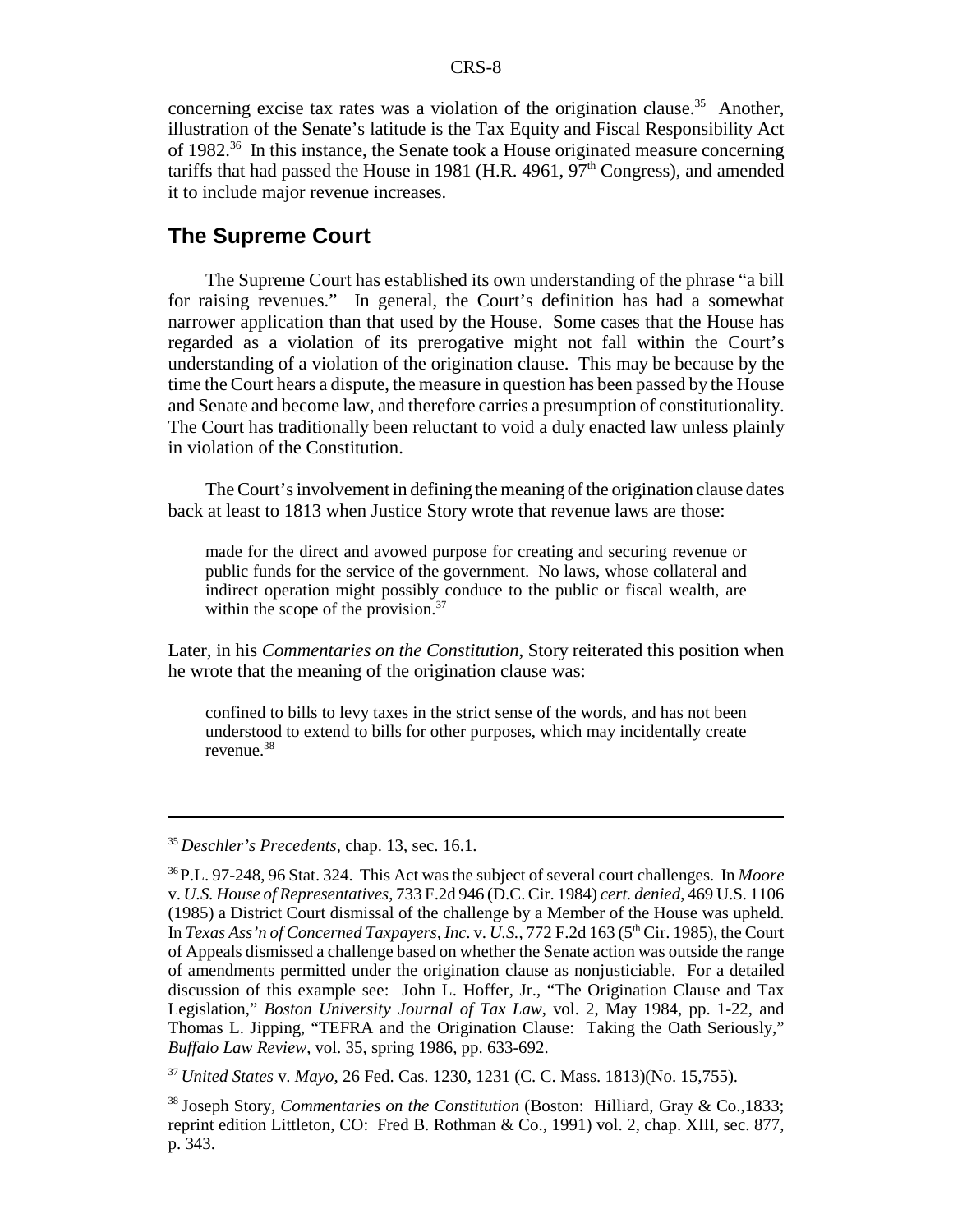The meaning of "revenue" was further discussed in *United States ex rel. Michels* v. *James* where a circuit court held that a bill to increase postage rates that had originated in the Senate did not violate the origination clause because it did not fall within the definition of a revenue bill.

Certain legislative measures are unmistakably bills for raising revenue. These impose taxes upon the people, either directly or indirectly, or lay duties, imposts or excises, for the use of the government, and give to the persons from whom the money is exacted no equivalent in return, unless in the enjoyment, in common with the rest of the citizens of the benefit of good government .... A bill regulating postal rates for postal service, provides an equivalent for the money which the citizen may choose voluntarily to pay.<sup>39</sup>

The court's understanding of the origination clause is therefore based on two central principles that tend to narrow its application to fewer classes of legislation than the House: (1) raising money must be the primary purpose of the measure, rather than an incidental effect; and (2) the resulting funds must be for the expenses or obligations of the government generally, rather than a single, specific purpose. These principles are illustrated in two often cited cases.

In *Twin City Bank* v. *Nebeker*, the Supreme Court held that an act to establish a national currency backed by United States bonds, that also imposed a fee on banks based on the average amount of notes in circulation, did not violate the clause because it was not a revenue bill. In this case, the Court ruled that the primary purpose of the bill was to establish a national currency, and the fee on banks was incidental to that purpose.<sup>40</sup>

In *Millard* v. *Roberts*, the Court held that a bill to impose a tax on property in the District of Columbia to raise money for the express purpose of providing railroad terminal facilities was not a bill to raise revenue because the money raised was for a specific purpose, rather than to meet the general expenses or obligations of the government.41

A more recent ruling based on these principles appeared in *United States* v. *Munoz-Flores*. In this case, the law being challenged required federal courts to impose a monetary "special assessment" on any person convicted of a federal misdemeanor, to be used for some part of the expenses associated with compensating and assisting victims of crime. In the opinion of the Court, the fact that this requirement would create new income for the federal government was not alone sufficient for the measure to be considered a revenue bill. The Court held that the

<sup>39</sup>*United States ex rel. Michels* v. *James*, 26 Fed. Cas. 577, 578 (C. C. N.Y. 1875) (No. 15,464) quoted in *Hinds' Precedents*, sec. 1494, p. 965. Despite the court's decision, the House has subsequently maintained on occasion that postal rates do fall within the scope of their prerogatives. See for example, *Cannon's Precedents*, sec. 317.

<sup>40</sup>*Twin City Bank* v. *Nebeker*, 167 U.S. 196 (1897).

<sup>41</sup>*Millard* v. *Roberts*, 202 U.S. 429 (1906).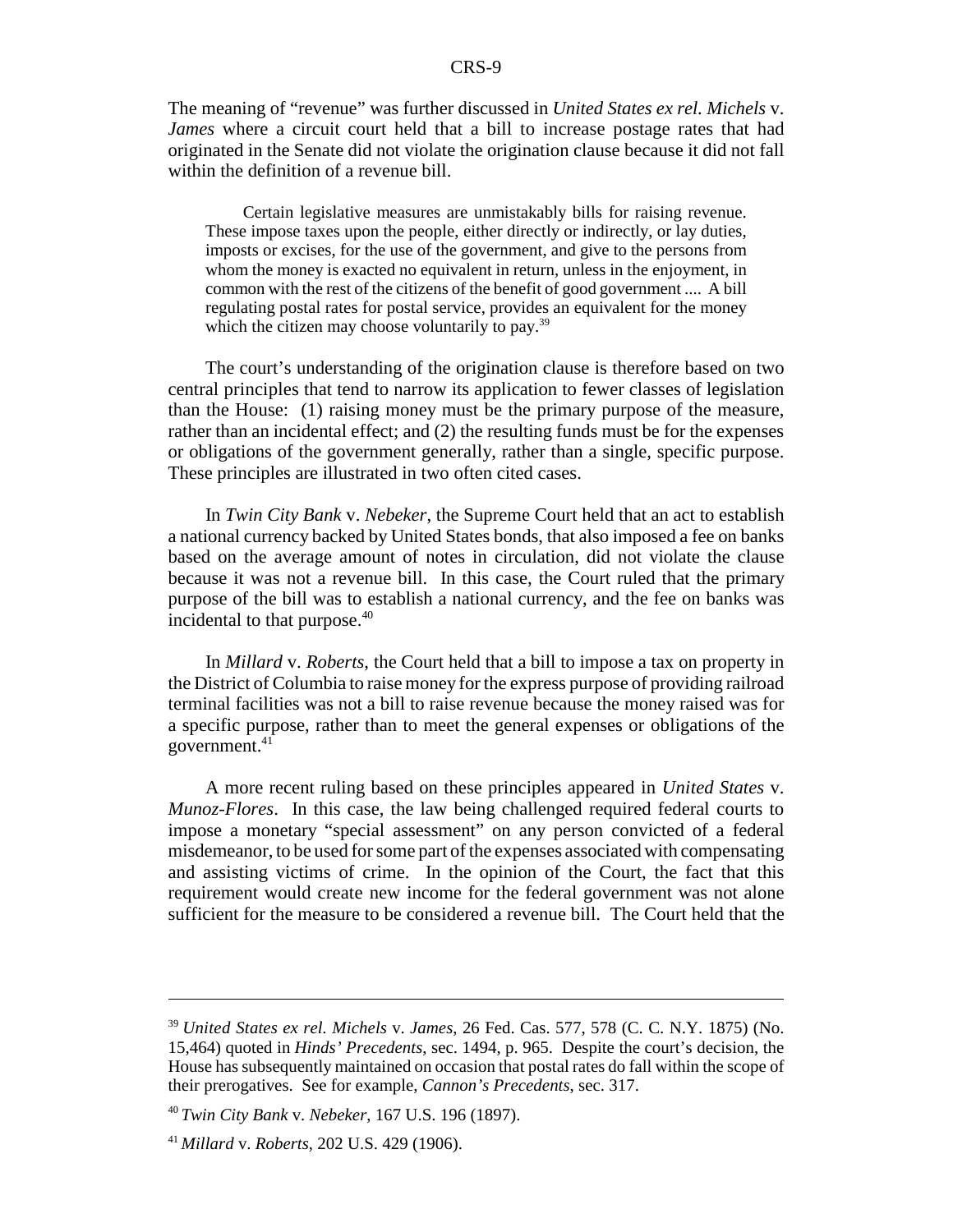case "falls squarely within the holdings in *Nebeker* and *Millard*. 42 In a footnote to the opinion, however, the Court cautioned that:

A different case might be presented if the program funded were entirely unrelated to the persons paying for the program ... Whether a bill would be "for raising Revenue" where the connection between payor and program was more attenuated is not now before us.<sup>43</sup>

In other words, the method by which funds are raised, the purposes for which they are raised, and the connection between these two elements, are issues that may affect the Court's interpretation of the origination clause's application in a given case.

It should also be noted that federal courts have generally declined to equate the phrase "raising revenue" with "increasing revenue." To do so would be an attempt to apply a "slippery and potentially chameleonic" label to legislation that "may have an effect of increasing revenue under certain economic conditions and decreasing revenue under others."44 Instead, contemporary courts have adopted the construction given by Congress, that is, relating to, or providing for, revenue.

# **Enforcing the Origination Clause**

#### **The House**

The House's primary method for enforcement of the origination clause is through a process known as "blue-slipping." Blue-slipping is the term applied to the act of returning to the Senate a measure that the House has determined violates its prerogatives as defined by the origination clause. It is called blue-slipping because the resolution returning the offending bill to the Senate is printed on blue paper. This process is provided for under House Rule IX, clause  $2(a)(1)$ , which states:

A resolution reported as a question of the privileges of the House, or offered from the floor by the Majority Leader or the Minority Leader as a question of the privileges of the House, or *offered as privileged under clause 1, section 7, article I of the Constitution* [emphasis added], shall have precedence of all other questions except motions to adjourn.

Any Member of the House may offer such a resolution, but normally it is the Chairman of the Ways and Means Committee who would do so. Occasionally, another member of the committee may be designated. Consideration of the resolution takes place in the House of Representatives under the one-hour rule. Clause  $2(a)(2)$  further provides that:

<sup>42</sup>*United States* v. *Munoz-Flores*, 495 U.S. 385, 398 (1990).

 $43$  Ibid., 400-01, n 7.

<sup>44</sup>*Texas Ass'n of Concerned Taxpayers, Inc.* v. *U.S.*, 772 F.2d 163, 166 (5th Cir. 1985).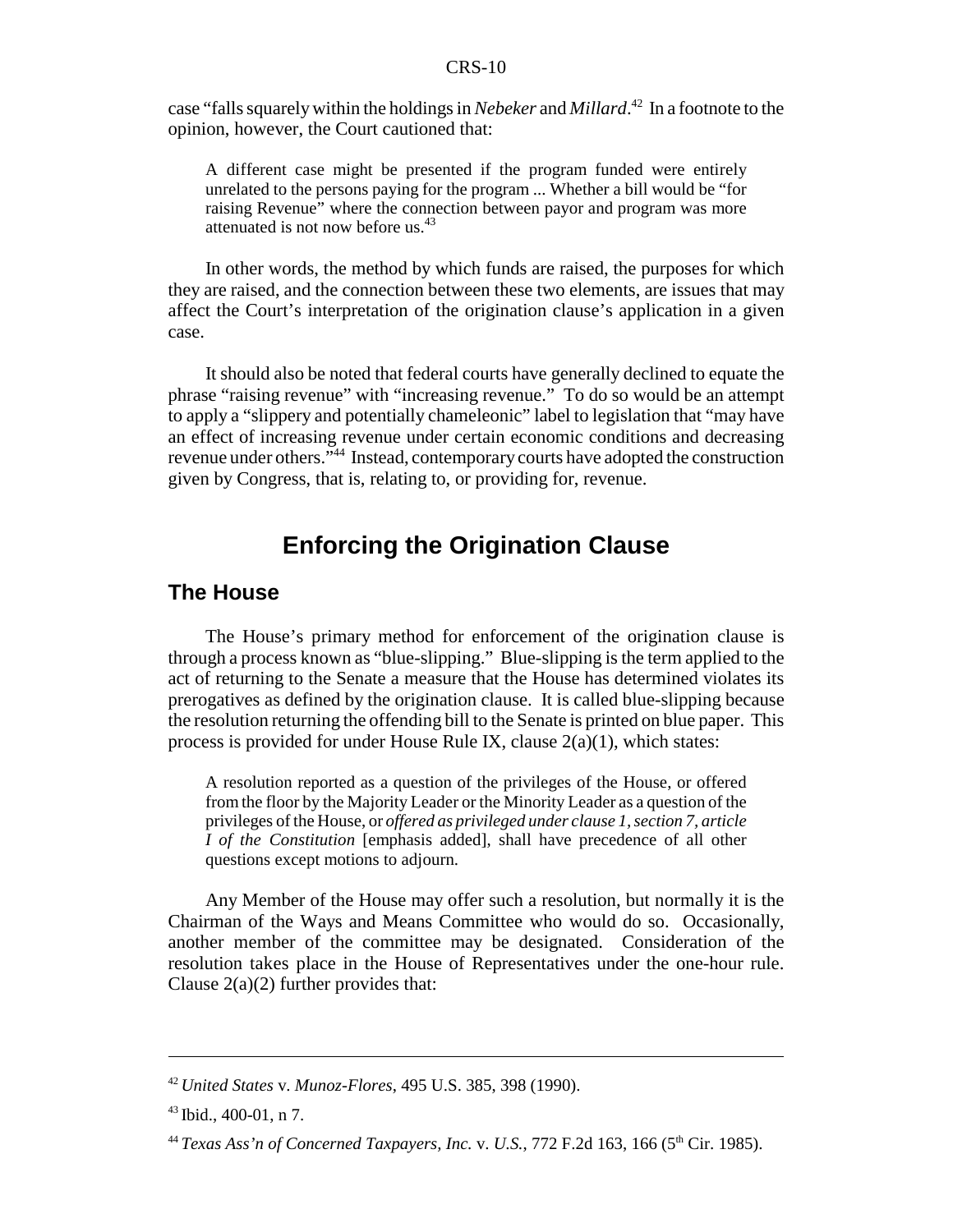The time allotted for debate on a resolution offered from the floor as a question of the privileges of the House shall be equally divided between (A) the proponent of the resolution, and (B) the Majority Leader, the Minority Leader, or a designee, as determined by the Speaker.

It should be noted that because enforcement of the origination clause in the House is based on a question of the constitutional privilege of the House, it is not subject to restrictions based on timeliness. The House can assert its privilege at any time it is in possession of the bill and related papers (that is, anytime the actual documents are not physically in possession of the Senate or a conference committee).45 Therefore, the House is not limited to enforcing its prerogative only through blue-slipping a measure upon its initial receipt from the Senate. Historically, the House has used a variety of methods for enforcement.

On a number of occasions the House has chosen to ignore a Senate passed bill, and instead to take action on a House bill.<sup>46</sup> The House may also refer a questionable Senate measure to a committee. In such instances, the committee may choose simply to report a House bill, rather than consider the Senate bill further.<sup>47</sup> The House may also decide to use a conference committee as a venue for deciding origination clause questions. It may do so by having the subject committed to conference,<sup>48</sup> or it may determine that an offending provision can be removed in conference without having to take the formal step of blue-slipping.<sup>49</sup> Such an accommodation would not prevent the House from enforcing its prerogatives through blue-slipping after a conference if the offending provision remained in the measure.<sup>50</sup>

There are other options the House may exercise short of formally blue-slipping a measure. For example, the House may choose simply to ignore the offending bill, either holding it at the desk or referring it to Committee. Such an action could also be followed by House passage of an appropriate revenue raising measure that would then give the Senate a legitimate legislative vehicle for its revenue provisions.

<sup>45</sup>*Deschler's Precedents*, chap. 13, sec. 14.2.

<sup>46</sup>*Deschler's Precedents*, chap. 13, sec. 18.1-18.5.

<sup>47</sup>*Deschler's Precedents*, chap. 13, sec. 18.5.

<sup>48</sup>*Hinds' Precedents*, sec. 1487.

<sup>&</sup>lt;sup>49</sup> Such an accommodation was proposed by Representative David Obey, then Chairman of the House Appropriations Committee, for dealing with a revenue provision inserted into the FY1995 Agriculture, Rural Development, Food and Drug Administration, and Related Agencies Appropriations bill (H.R. 4554, 103<sup>rd</sup> Congress). During floor remarks concerning this proposed accommodation, Representative Robert Walker stated that such an accommodation had previously been made during consideration of the Senate passed FY1995 Commerce, Justice, State Appropriations bill (H.R. 4603, 103rd Congress). For details see the discussion during consideration of H.Res. 518 (103rd Congress) in "Privileges of the House — Returning to the Senate the Senate Amendments to H.R. 4554," remarks in the House, *Congressional Record*, vol. 140, Aug. 12, 1994, pp. 21655-21658.

<sup>50</sup>*Deschler's Precedents*, chap. 13, sec. 14.2.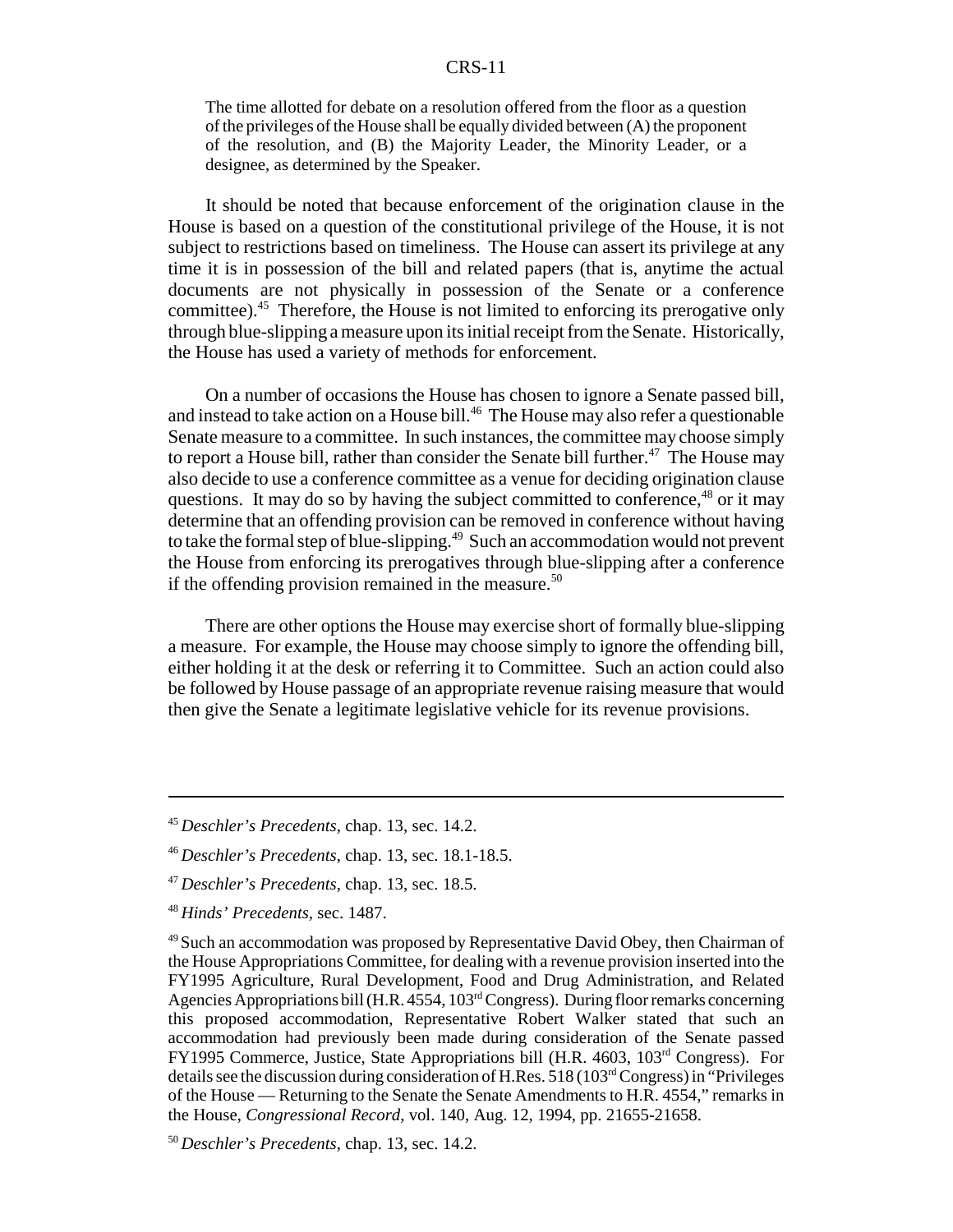The House may also move to take up the measure and disagree to the offending Senate amendment, giving the Senate the option of deciding how to proceed. The Senate could then insist on its amendment and attempt to go to conference regardless of House concerns. The Senate could also recede from its amendment and concur with a new amendment not violating House prerogatives. Such a course of action, however, would require unanimous consent. It would also be possible for the Senate simply to recede to the House-passed version, although politically this would be less likely.

#### **The Senate**

According to *Riddick's Senate Procedure*, when a question is raised in the Senate regarding the constitutionality of a measure, including whether the measure contravenes the origination clause, it is submitted directly to the Senate for its determination.<sup>51</sup> Similarly, an amendment proposing to raise revenues would be out of order on the same grounds if offered to a non-revenue measure. A point of order against such an amendment would also be submitted by the Presiding Officer directly to the Senate.<sup>52</sup> Such a point of order generally would be debatable and decided by majority vote.

#### **The Supreme Court**

On several occasions the Supreme Court has ruled on issues arising from cases based on the origination clause. In *United States* v. *Munoz-Flores*, the Court held that the House was not the sole authority with respect to determining the meaning or enforcement of its prerogatives under the origination clause. Justice Thurgood Marshall, writing the majority opinion of the Court, stated that:

Although the House certainly can refuse to pass a bill because it violates the Origination Clause, that ability does not absolve this Court of its responsibility to consider constitutional challenges to congressional enactments .... Nor do the House's incentives to safeguard its origination prerogative obviate the need for judicial review.<sup>53</sup>

Thus, the House is not the only body that may review a provision for the applicability of the origination clause. The House certainly may determine whether the origination clause does or does not apply in a particular case, but a House determination that it does not apply may be subject to review. As with other questions brought before it, whether the Court actually would review a case would depend on whether it was brought by someone whom the Court determined had standing, and whether the Court regarded it as a true case or controversy. Unlike its rules, which the House may choose not to enforce at its discretion, the House may not choose to waive the origination clause. As with other provisions of the Constitution,

<sup>&</sup>lt;sup>51</sup> U.S. Congress, Senate, *Riddick's Senate Procedure*, S.Doc. 101-28, 101<sup>st</sup> Cong., 2<sup>nd</sup> sess., by Floyd M. Riddick and Alan S. Frumin (Washington: GPO, 1992), pp. 685, 1215.

<sup>52</sup> Ibid., pp. 52, 1215.

<sup>53</sup>*United States* v. *Munoz-Flores*, 495 U.S. 385, 392.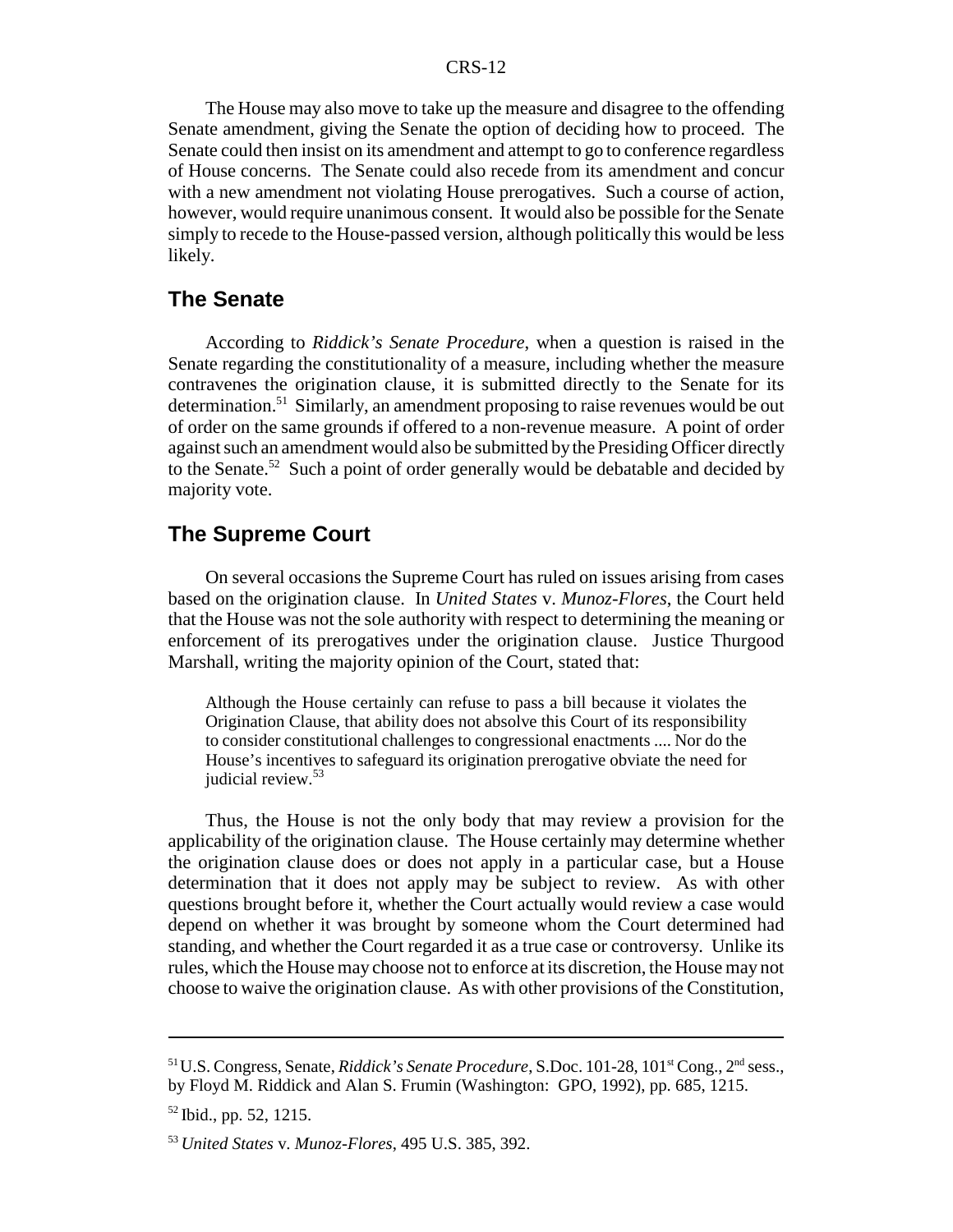if the Court were to find that a revenue bill had been passed in violation of the origination clause, the consequence would be for the statute to be struck down.

Another important aspect of the Court's role in enforcing the origination clause is that Supreme Court Justices do not look behind the bill as enrolled to determine its validity. That is, the Court limits its role to determining whether a given provision fits the definition of a bill for raising revenue. When questions of origination are involved, the Court looks only to the measure's designation as a House or Senate bill, and does not examine the journals of the House or Senate to determine in which house a particular revenue provision may actually have originated. This "enrolled bill rule" is illustrated in two cases. In *Flint* v. *Stone Tracy Co.*, the Court refused to look beyond the designation of the underlying measure as a House bill. In this case, a House bill that included inheritance tax provisions had been amended by the Senate to contain corporate taxes instead. The Court held that "The bill having properly originated in the House, we perceive no reason in the constitutional provision ... why it may not be amended in the Senate in the manner which it was in this case."<sup>54</sup>

In *Hubbard* v. *Lowe*, the Cotton Futures Act<sup>55</sup> was voided based on the same idea. In this case, the bill had originated in the Senate, and it was instead the House which had amended the bill. The original Senate bill had sought to prohibit certain contracts by banning them, and all related matters, from the mail, but had been silent with regard to taxes. The House had amended the bill to prohibit these contracts by imposing a prohibitive tax instead. The Supreme Court agreed with the District Court's refusal to go behind the measure's designation as a Senate bill to determine that the tax provision had actually originated in the House.<sup>56</sup>

# **Other Legislation and the Origination Clause**

## **Appropriations Legislation**

Historically, the House has asserted that the origination clause applies not only to bills to *raise* revenues, but to bills to *spend* revenues as well. Due to this interpretation, the House has customarily originated all money bills, including appropriations bills. The House and Senate disagree on the validity of this position, however.

Proponents of the House's position have maintained that the phrase "bills for raising revenues" that appears in the Constitution is synonymous with the more inclusive phrase "money bills." This view has its basis in the fact that when the Constitution was drafted, the British House of Commons possessed the undivided authority to originate all types of money bills. Proponents argue that because the

<sup>54</sup>*Flint* v. *Stone Tracy Co.*, 220 U.S. 107, 143 (1911).

<sup>55</sup> P.L. 174, 63rd Congress, 38 Stat. 693-698.

<sup>56</sup>*Hubbard* v. *Lowe*, 226 F. 135 (S.D.N.Y. 1915), *dismissed without consideration*, 242 U.S. 654 (1916).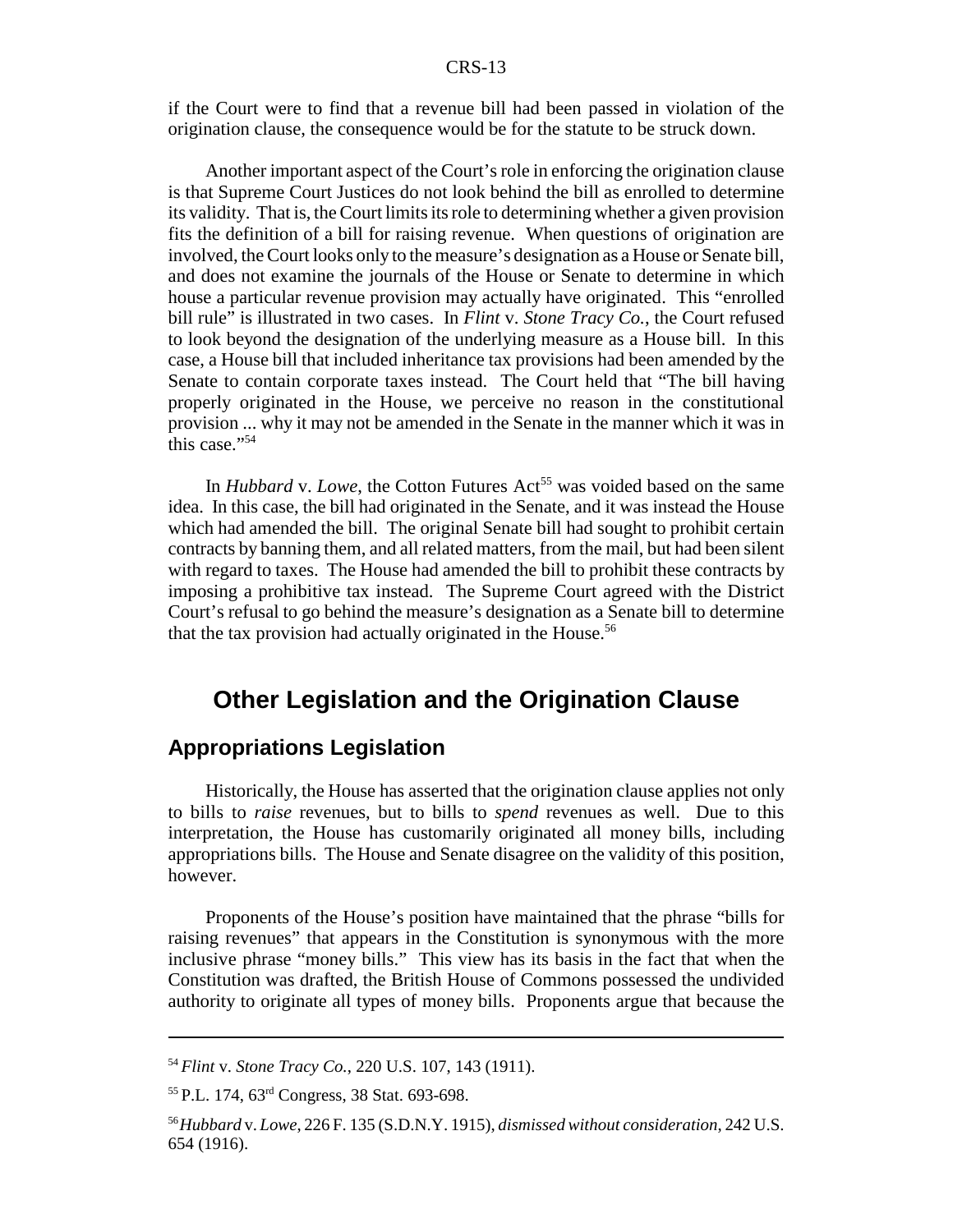British Parliament was the model for much of the constitutional convention's work, the drafters intended to mirror this authority and grant control over all money bills to the House. They suggest that the debate at the convention concerned primarily whether the Senate should have the authority to amend–not whether the House should have exclusive authority to originate–money bills, and they point to Federalist No. 58 (attributed to Madison), which states:

The House of Representatives cannot only refuse, but they alone can propose the supplies requisite for the support of government. They, in a word, hold the purse .... This power over the purse may, in fact, be regarded as the most complete and effective weapon with which any constitution can arm the immediate representatives of the people ....<sup>57</sup>

In addition, they argue that the practice of the House to insist upon originating appropriations dated back to the First Congress, and therefore must have been deliberate rather than accidental. In the words of Senator William H. Seward:

whatever the Convention may have proposed, and however they may have understood the Constitution which they have framed, the fact is a stubborn one that the Senate has never an appropriations bill, but that it has always conceded to the House of Representatives the origination of appropriations bills ...58

Opponents counter that by specifically rejecting more inclusive phrases, such as "money bills" or "bills for raising or appropriating money," the drafters were clearly deviating from the British model.<sup>59</sup> They argue that the custom of the House originating appropriations was an outgrowth of mere practice, and gradually developed into a doctrine despite lacking specific constitutional sanction.<sup>60</sup>

As with the question of the extent of the Senate's authority to amend Houseoriginated revenue bills, the historical record shows that Congress has examined this issue on several occasions with sometimes conflicting results.

• In 1856, during a prolonged contest over election of the Speaker and the organization of the House, the House was unable to transact any legislative business. The Senate debated and adopted a resolution directing that, in the name of expediency, the Committee on Finance should prepare and report appropriations bills rather than wait for House action. However, no appropriations appear to have actually been reported as a result.<sup>61</sup>

<sup>57</sup> Alexander Hamilton, James Madison, and John Jay, *The Federalist Papers*, [introduction, table of contents and index by Clinton Rossiter] (New York: New American Library, 1961) p. 359.

<sup>&</sup>lt;sup>58</sup> Congressional Globe, 34<sup>th</sup> Cong., 1<sup>st</sup> sess., Feb. 7, 1856, p. 376.

 $59$  For details on the evolution of the language of the origination clause, see the discussion of the Constitutional Convention above.

<sup>60</sup>*Cannon's Precedents*, sec. 321, describing the position of Senator Francis E. Warren in the *Congressional Record*, vol. 48, Apr. 11, 1912, p. 4577.

<sup>61</sup>*Hinds' Precedents*, sec. 1500, p. 972, fn 1.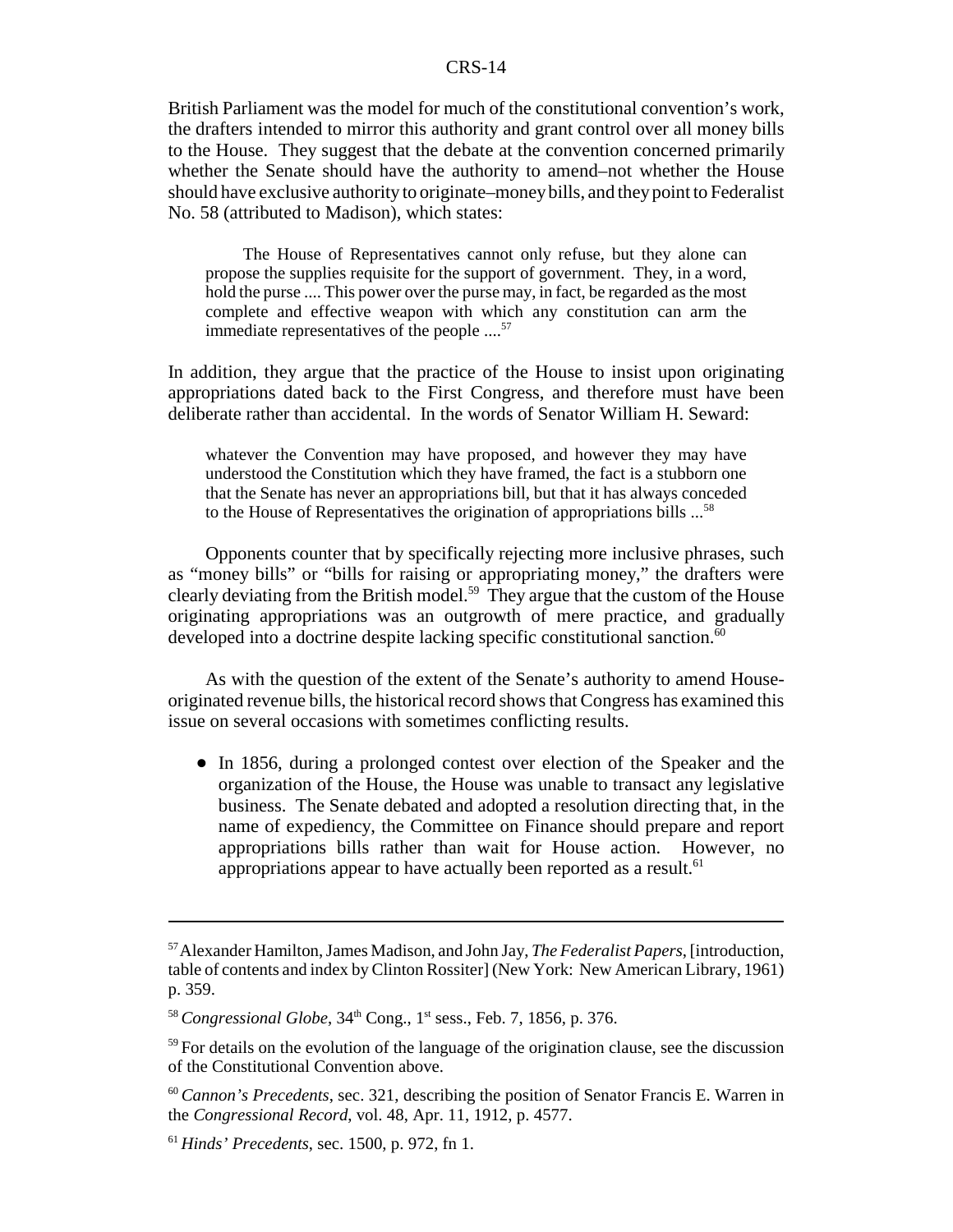- In 1880, a Senate bill making an appropriation was referred to the House Judiciary Committee, with instructions that it inquire into the right of the Senate to originate bills making appropriations. The majority of the committee concluded that the right to originate appropriations was not exclusive to the House, and recommended the House adopt a resolution supporting this position. The minority filed dissenting views reaching the opposite conclusion, and recommended that the House adopt a resolution supporting their position, and return the Senate bill. The House took no action on either recommended resolution, nor on the Senate bill.<sup>62</sup>
- In 1885, the House again declined to investigate the authority of the Senate to originate appropriations.63

The House, however, has never formally acknowledged that the origination clause does not apply to appropriations, and has returned to the Senate appropriations bills originated by that chamber. In 1953, the House returned to the Senate a measure making appropriations for the District of Columbia, $64$  and in 1962, the House returned a measure making appropriations for the Department of Agriculture.<sup>65</sup> In response to the latter episode, the Senate adopted a resolution (S.Res.  $414$ ,  $87<sup>th</sup>$ ) Congress) asserting its authority to originate bills appropriating money, and requesting that the question be submitted either to the federal courts for a declaratory judgement, or a commission.<sup>66</sup> The House took no action on this proposal.

The following year, during hearings on creating a joint committee on the budget, the Senate Committee on Government Operations heard testimony regarding concerns that the proposal might infringe on the House's prerogatives under the origination clause.<sup>67</sup> The committee subsequently requested a study on the question that was published both with the hearing and separately as a Senate document.<sup>68</sup> The study reached the same conclusion as the 1881 House Judiciary Committee study: that there was no constitutional basis for the practice of the House originating appropriations. No further action was taken to incorporate this conclusion into congressional practice, however.

<sup>66</sup>*Deschler's Precedents*, chap. 13, sec. 20.1

<sup>62</sup> U.S. Congress, House Committee on the Judiciary, *Power of the Senate to Originate Appropriations Bills*, 46<sup>th</sup> Cong., 3<sup>rd</sup> sess., H.Rept. 147 (Washington: GPO, 1881). This report is also discussed in *Hinds' Precedents*, sec. 1500.

<sup>63</sup>*Hinds' Precedents*, sec. 1501.

<sup>64</sup>*Deschler's Precedents*, chap. 13, sec. 20.4.

<sup>65</sup>*Deschler's Precedents*, chap. 13, sec. 20.2.

<sup>67</sup> U.S. Congress, Senate Committee on Government Operations, *Create a Joint Committee on the Budget*, hearings on S. 537, 88<sup>th</sup> Cong., 1<sup>st</sup> sess., Mar. 19 and 20, 1963 (Washington: GPO, 1963). See especially, the testimony of Lucius Wilmerding, Jr., pp. 59-68.

<sup>68</sup> U.S. Congress, Senate Committee on Government Operations, *The Authority of the Senate to Originate Appropriation Bills*, S.Doc. 17, 88<sup>th</sup> Cong., 1<sup>st</sup> sess. (Washington: GPO, 1963).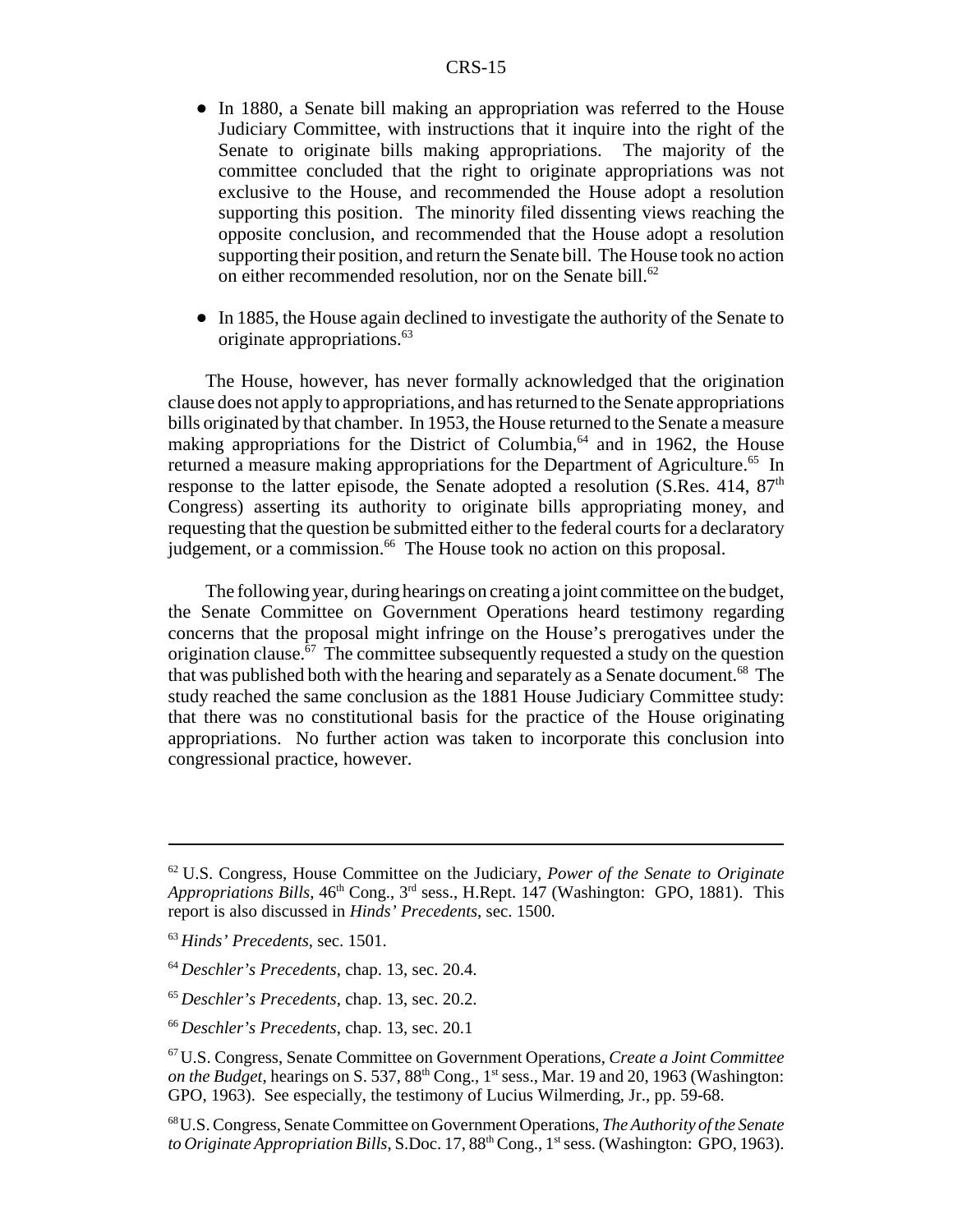Although the constitutional question has never been definitively resolved, in practice the Senate has generally deferred to the House's insistence on originating appropriations.

## **Debt Limit Legislation**

Questions concerning the level of public debt are often closely related to questions of revenue, since the federal government must use borrowed funds to finance obligations when the level of revenues available is not sufficient. In addition, legislative jurisdiction over these two issues is exercised by the same committees that exercise jurisdiction over tax legislation in both the House and Senate. Historically, it has been the custom that the House has originated legislation to provide for the issuance of federal debt or to establish a limit on the level of federal debt. Neither chamber has asserted that public debt legislation is subject to the origination clause, however. Furthermore, questions concerning the purpose or usage of debt securities are not subsumed under questions of origination. The actions of the House in 1946 with regard to debt legislation are consistent with this interpretation.

On the broad question of whether or not all legislation concerning public debt was subject to the origination clause, the House concluded that it is not. In May 1946, the House debated what course of action to take regarding S.J.Res. 138 ( $79<sup>th</sup>$ Congress). The proposed joint resolution would have amended the Second Liberty Loan Act by adding to and expanding the purposes for which the proceeds from the sale of federal debt could be used. In the course of debating House action on the Senate measure, Representative John W. McCormack inserted a memorandum in the *Congressional Record* that stated:

[I]t appears to be clear that a bill to raise funds through the sale of Government obligations does not violate the privilege of the House as set forth in article I, section 7, clause 1 of the Constitution. Even if it should be concluded, however, that a bill to raise funds by selling Government bonds violates the privilege of the House, it would be necessary for the House to reach the additional conclusion that Senate Joint Resolution 138 does provide for the raising of funds through the sale of Government obligations ... [The resolution] merely instructs the Secretary of the Treasury how to use funds he is already authorized to raise ... not increase the limit of public-debt issues .... 69

An unnumbered House resolution to return S.J.Res. 138 to the Senate on the grounds that it infringed on the House's prerogatives under the origination clause was subsequently referred to the Judiciary Committee, which undertook no action with regard to the constitutional question.<sup>70</sup>

On the narrower question of whether legislation specifically concerning the amount of federal debt is subject to the origination clause, the House also concluded that it does not apply. In June 1946, the Senate passed a bill to lower the debt limit, which was received in the House and referred to the Committee on Ways and Means.

<sup>69 &</sup>quot;Privilege of the House," *Congressional Record*, vol. 92, May 14, 1946, p. 5004.

<sup>70</sup>*Deschler's Precedents*, chap. 13, sec. 17.1.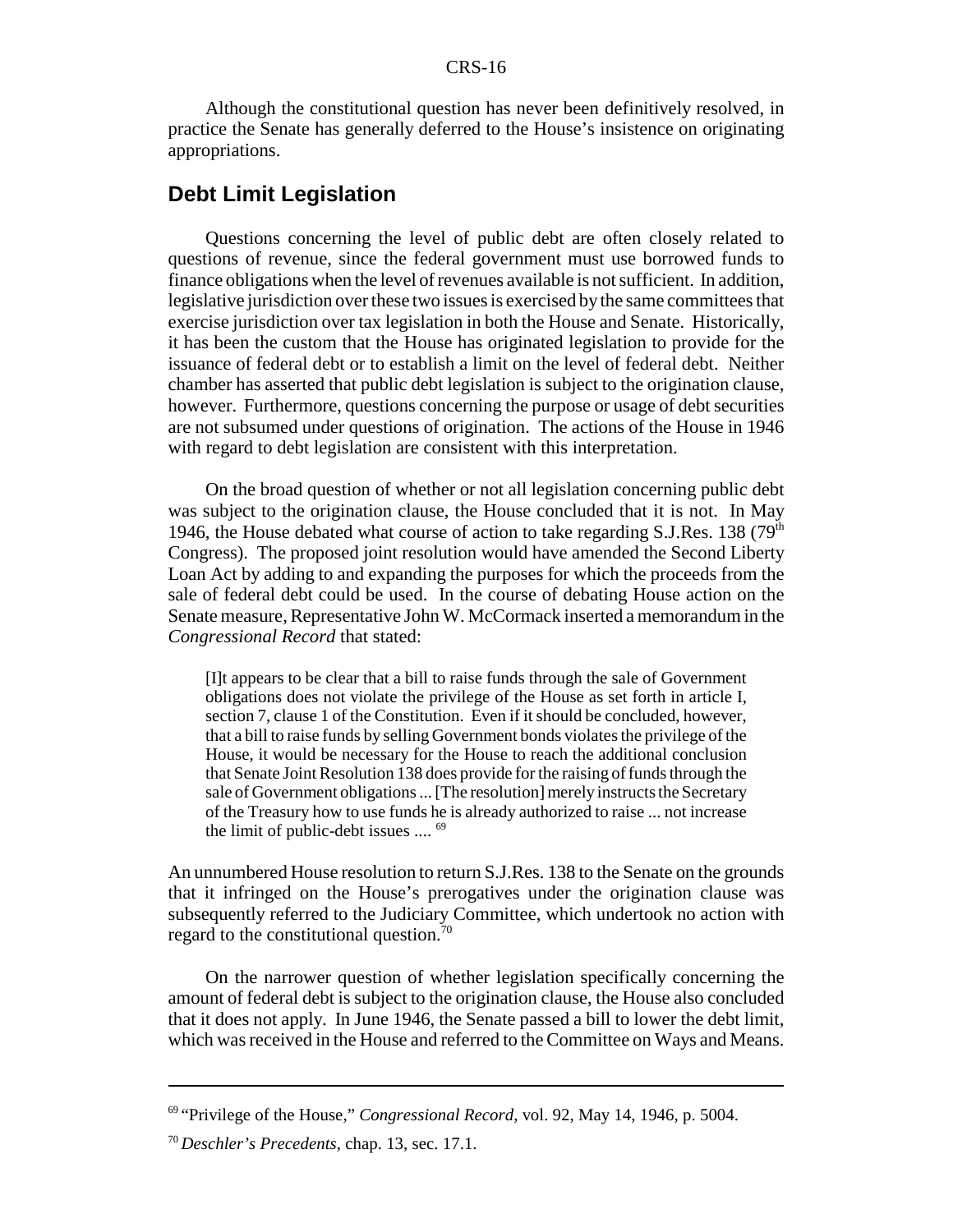The Committee voted not to recommend that the House return the bill to the Senate, but declined to report the bill to the full House for further action. Instead, the Committee reported a House bill on the same subject which was subsequently passed by the House and Senate and became law.<sup>71</sup>

# **Conclusion**

The system of government formulated by the framers of the Constitution in 1787 incorporated an intricate balancing of authorities and prerogatives, between the federal and state governments, among the branches of the federal government, and within the legislative branch, between the House and Senate. On the issue of taxation, the framers sought to mirror British practice by requiring that "All Bills for raising Revenue" originate in the popularly elected House, but balanced this by allowing the Senate the right to amend such bills. Left ambiguous was a precise definition about which measures would comprise revenue bills, and how far the Senate's right to amend them extended.

Over the course of more than two centuries of experience, the meaning of the origination clause has been honed by congressional and judicial precedents. Today, the clause applies unambiguously only to those bills that have as their primary purpose raising funds for the general operation of the federal government. However, it remains for the House, Senate, and federal courts to employ this understanding to enforce the application of the clause. The primary method for ensuring the enforcement of the origination clause has historically been blue-slip resolutions adopted by the House of Representatives. This remains true today, although other avenues of enforcement, from simple House inaction on Senate-originated bills to review by the Supreme Court, also play significant roles.

# **Select Bibliography**

- Cannon, Clarence. *Cannon's Precedents of the House of Representatives of the United States including references to provisions of the Constitution, the laws, and Decisions of the United States Senate*, vol. VI, chap. CLXXX. Washington: GPO, 1935.
- Deschler, Lewis. *Deschler's Precedents of the United States House of Representatives including references to provisions of the Constitution and laws, and to decisions of the courts*, vol. 3, chap. 13, part C. Washington: GPO, 1977.
- Farrelly, Marie T. "Special Assessments and the Origination Clause." *Fordham Law Review* 58 (December 1989): 447-69.

<sup>71</sup>*Deschler's Precedents*, chap. 13, sec. 18.4.